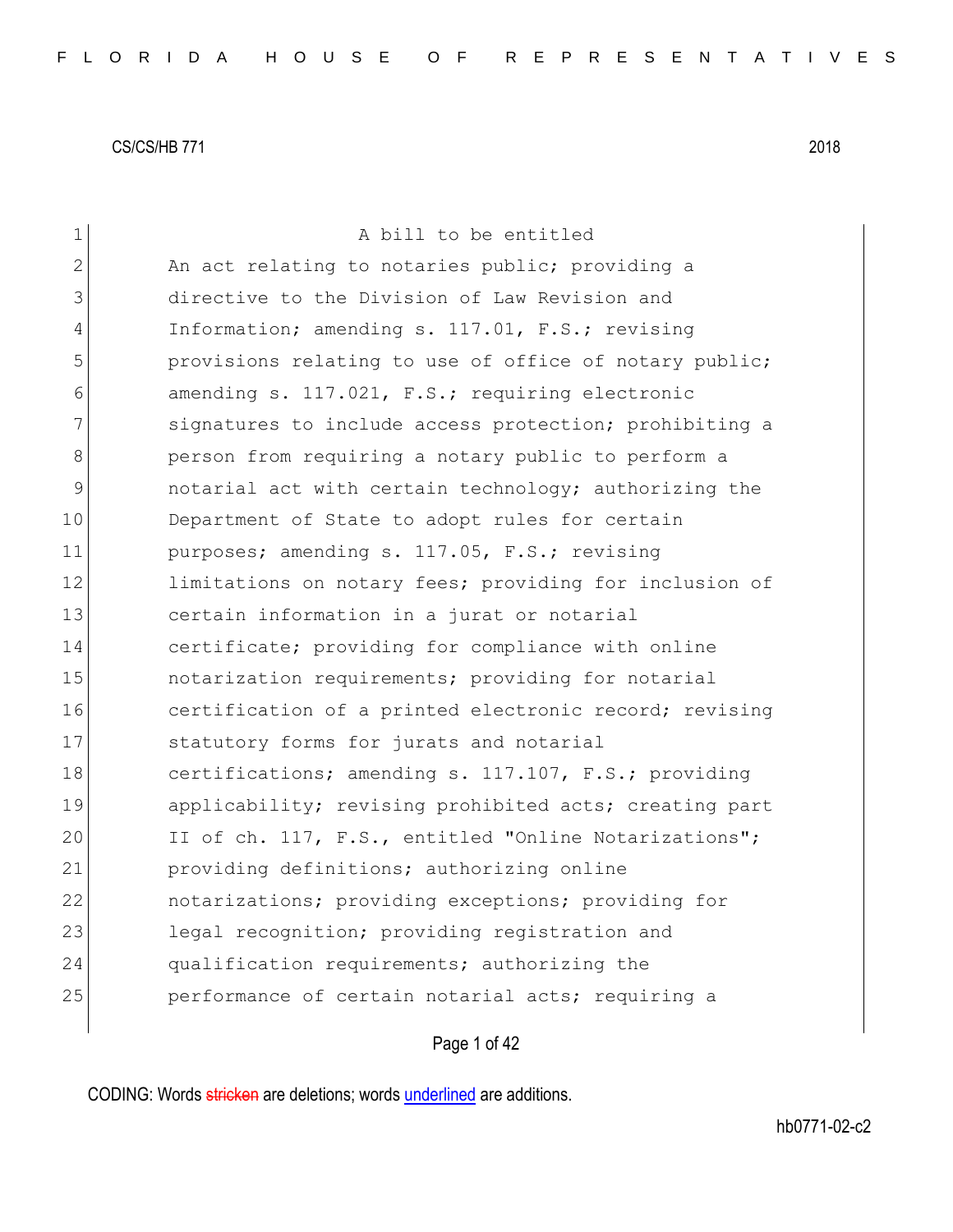| 26 | notary public to keep an electronic journal of online  |
|----|--------------------------------------------------------|
| 27 | notarizations; providing requirements for electronic   |
| 28 | journals, signatures, and seals; providing online      |
| 29 | notarization procedures; providing fees for online     |
| 30 | notarizations; authorizing a notary public to          |
| 31 | supervise the witnessing of electronic records of      |
| 32 | online notarizations; providing standards for          |
| 33 | electronic and online notarizations; authorizing the   |
| 34 | Department of State and the Agency for State           |
| 35 | Technology to adopt rules; providing construction;     |
| 36 | amending s. 28.222, F.S.; requiring the clerk of the   |
| 37 | circuit court to record certain instruments; amending  |
| 38 | s. 92.50, F.S.; providing a definition; amending s.    |
| 39 | 95.231, F.S.; providing a limitation period for        |
| 40 | certain recorded instruments; amending s. 689.01,      |
| 41 | F.S.; providing for witnessing of documents in         |
| 42 | connection with real estate conveyances; providing for |
| 43 | validation of certain recorded documents; amending s.  |
| 44 | 694.08, F.S.; providing for validation of certain      |
| 45 | recorded documents; amending s. 695.03, F.S.;          |
| 46 | providing and revising requirements for making         |
| 47 | acknowledgments, proofs, and other documents;          |
| 48 | providing a definition; amending s. 695.04, F.S.;      |
| 49 | conforming a provision to changes made by the act;     |
| 50 | amending s. 695.05, F.S.; making an editorial change;  |
|    |                                                        |

# Page 2 of 42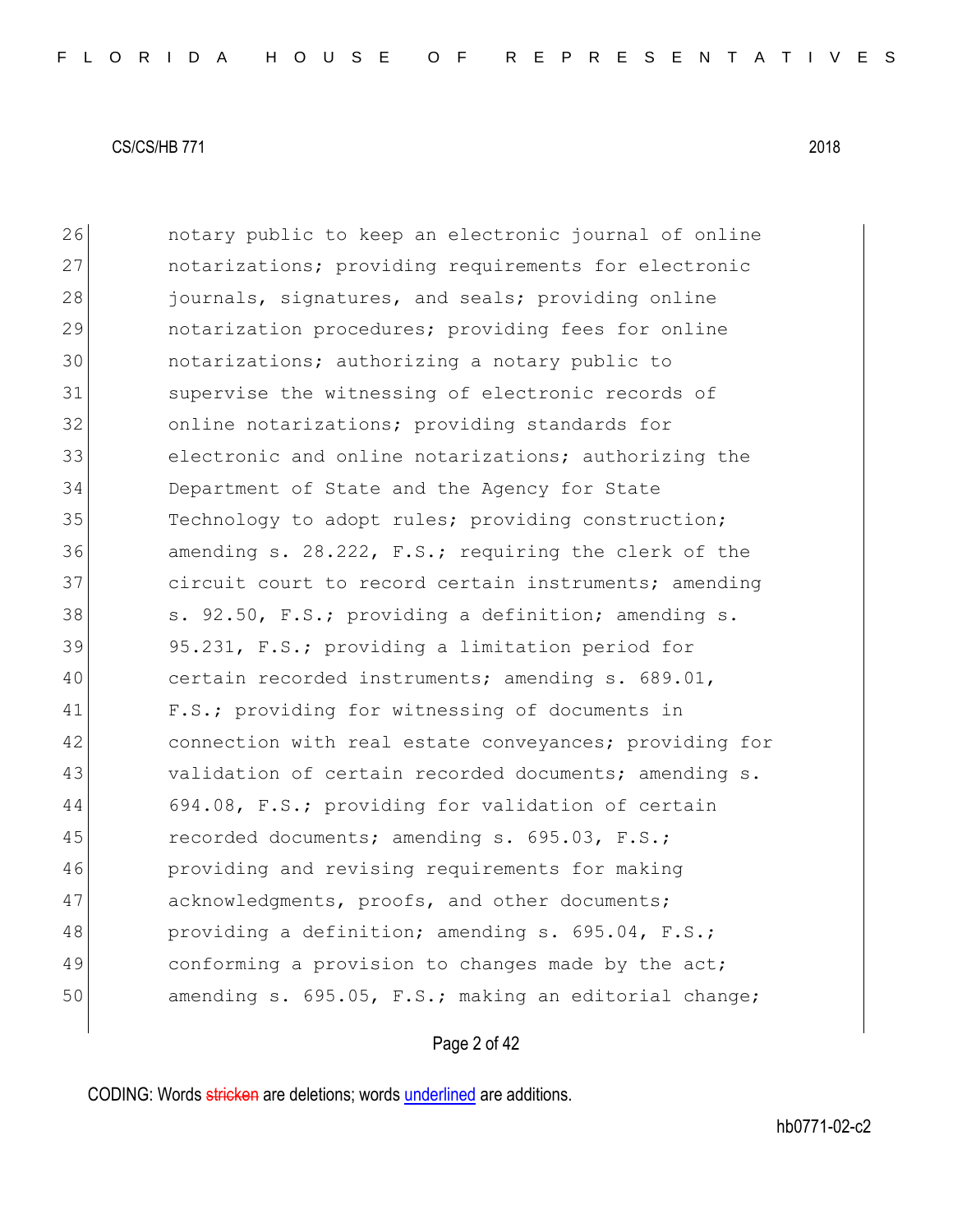58

60

51 amending s. 695.28, F.S.; providing for validity of **recorded documents;** conforming provisions to changes 53 made by the act; repealing exclusions to the authority to perform a notarial act as an online notarization on a certain date; repealing exclusions to required **compliance with specified laws on a certain date; providing an effective date.** 

59 Be It Enacted by the Legislature of the State of Florida:

61 Section 1. The Division of Law Revision and Information is 62 directed to create part I of chapter 117, Florida Statutes, 63 consisting of ss.  $117.01-117.108$ , Florida Statutes, to be 64 entitled "General Provisions."

65 Section 2. Subsection (1) of section 117.01, Florida 66 Statutes, is amended to read:

67 117.01 Appointment, application, suspension, revocation, 68 application fee, bond, and oath. $-$ 

 (1) The Governor may appoint as many notaries public as he or she deems necessary, each of whom shall be at least 18 years 71 of age and a legal resident of this  $t$ he state. A permanent resident alien may apply and be appointed and shall file with his or her application a recorded Declaration of Domicile. The residence required for appointment must be maintained throughout 75 the term of appointment. Notaries public shall be appointed for

## Page 3 of 42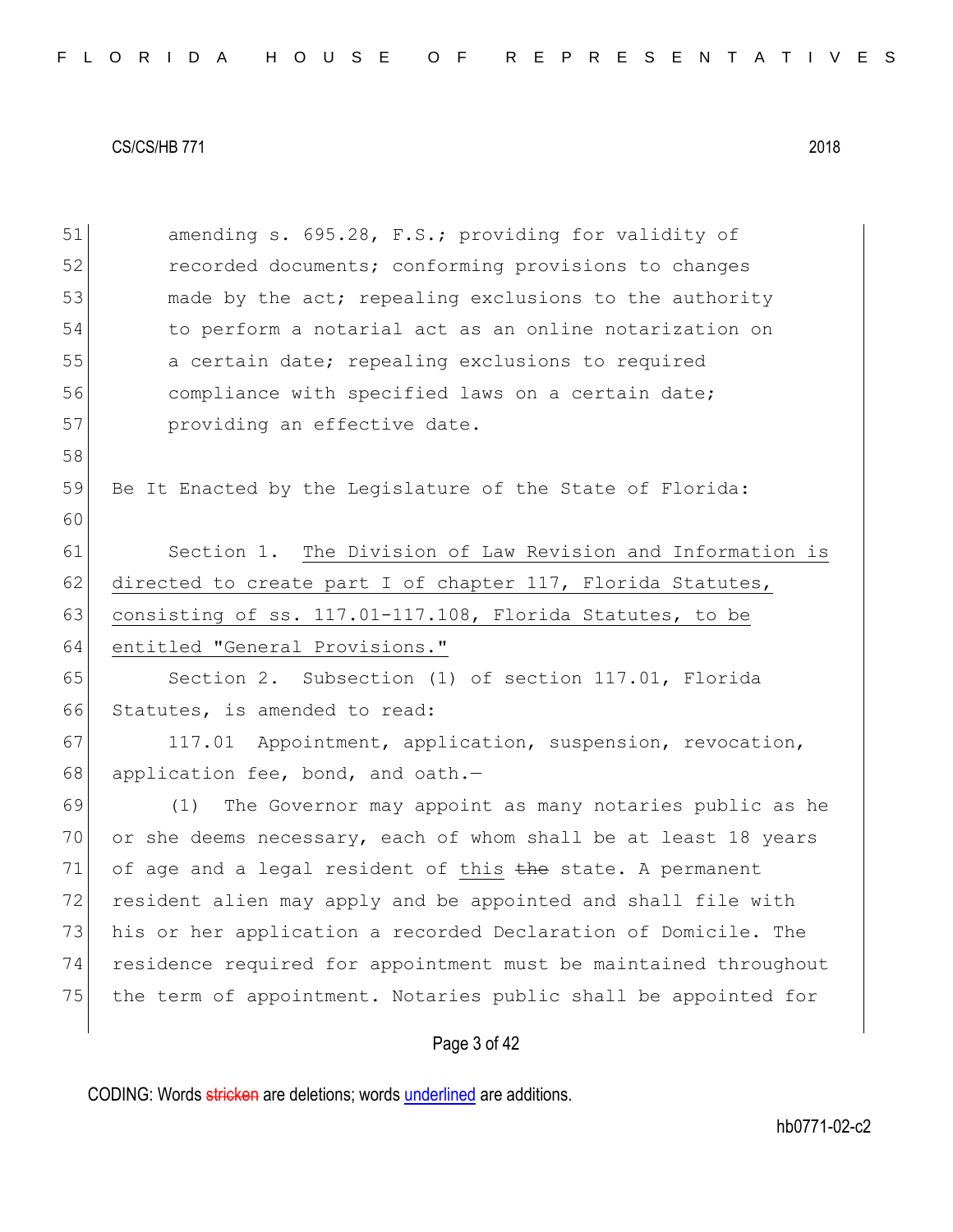76 4 years and may only shall use and exercise the office of notary 77 public if he or she is within the boundaries of this state. An 78 applicant must be able to read, write, and understand the 79 English language. 80 Section 3. Subsections (4) and (5) of section 117.021, 81 Florida Statutes, are renumbered as subsections (5) and (6), 82 respectively, paragraph (c) of subsection (2) is amended, and 83 new subsections (4) and (7) are added to that section, to read: 84 117.021 Electronic notarization.-85 (2) In performing an electronic notarial act, a notary 86 public shall use an electronic signature that is: 87 (c) Retained under the notary public's sole control and 88 includes access protection through the use of passwords or codes 89 under control of the notary public; and 90 (4) A person may not require a notary public to perform a 91 notarial act with respect to an electronic record with a 92 technology that the notary public has not selected. 93 (7) The Department of State, in collaboration with the 94 Agency for State Technology, shall adopt rules establishing 95 standards for tamper-evident technologies that will indicate any 96 alteration or change to an electronic record after completion of 97 an electronic notarial act and shall publish a list of 98 technologies that satisfy such standards and are approved for 99 use in electronic notarizations, effective January 1, 2019. All 100 electronic notarizations performed on or after January 1, 2019,

# Page 4 of 42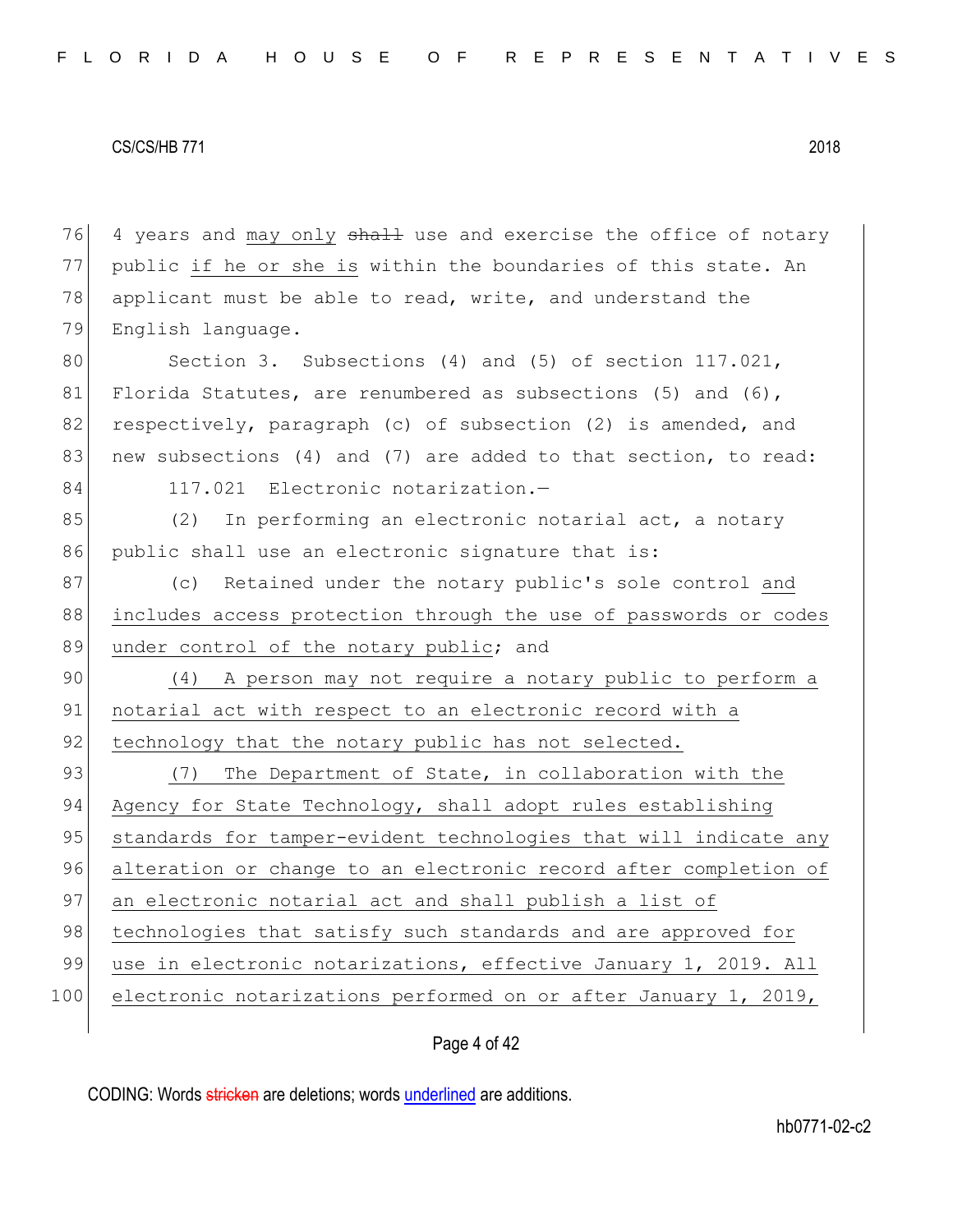101 must comply with the adopted standards and use an approved 102 technology. 103 Section 4. Paragraph (a) of subsection (2), paragraphs 104 (a), (c), (g), (h), and (i) of subsection  $(4)$ , subsection  $(5)$ , 105 paragraph (a) of subsection  $(12)$ , and subsections  $(13)$  and  $(14)$ 106 of section 117.05, Florida Statutes, are amended, and paragraph 107 (c) is added to subsection  $(12)$  of that section, to read: 108 117.05 Use of notary commission; unlawful use; notary fee; 109 seal; duties; employer liability; name change; advertising; 110 photocopies; penalties.-111 (2)(a) The fee of a notary public may not exceed \$10 for 112 any one notarial act, except as provided in ss.  $\epsilon$ . 117.045 and 113 117.275. 114 (4) When notarizing a signature, a notary public shall 115 complete a jurat or notarial certificate in substantially the 116 same form as those found in subsection (13). The jurat or 117 certificate of acknowledgment shall contain the following 118 elements: 119 (a) The venue stating the location of the notary public at 120 the time of the notarization in the format, "State of Florida, 121 County of ............." 122 (c) That the signer personally appeared before the notary 123 public at the time of the notarization either by physical 124 presence or by means of audio-video communication technology 125 pursuant to part II of this chapter.

Page 5 of 42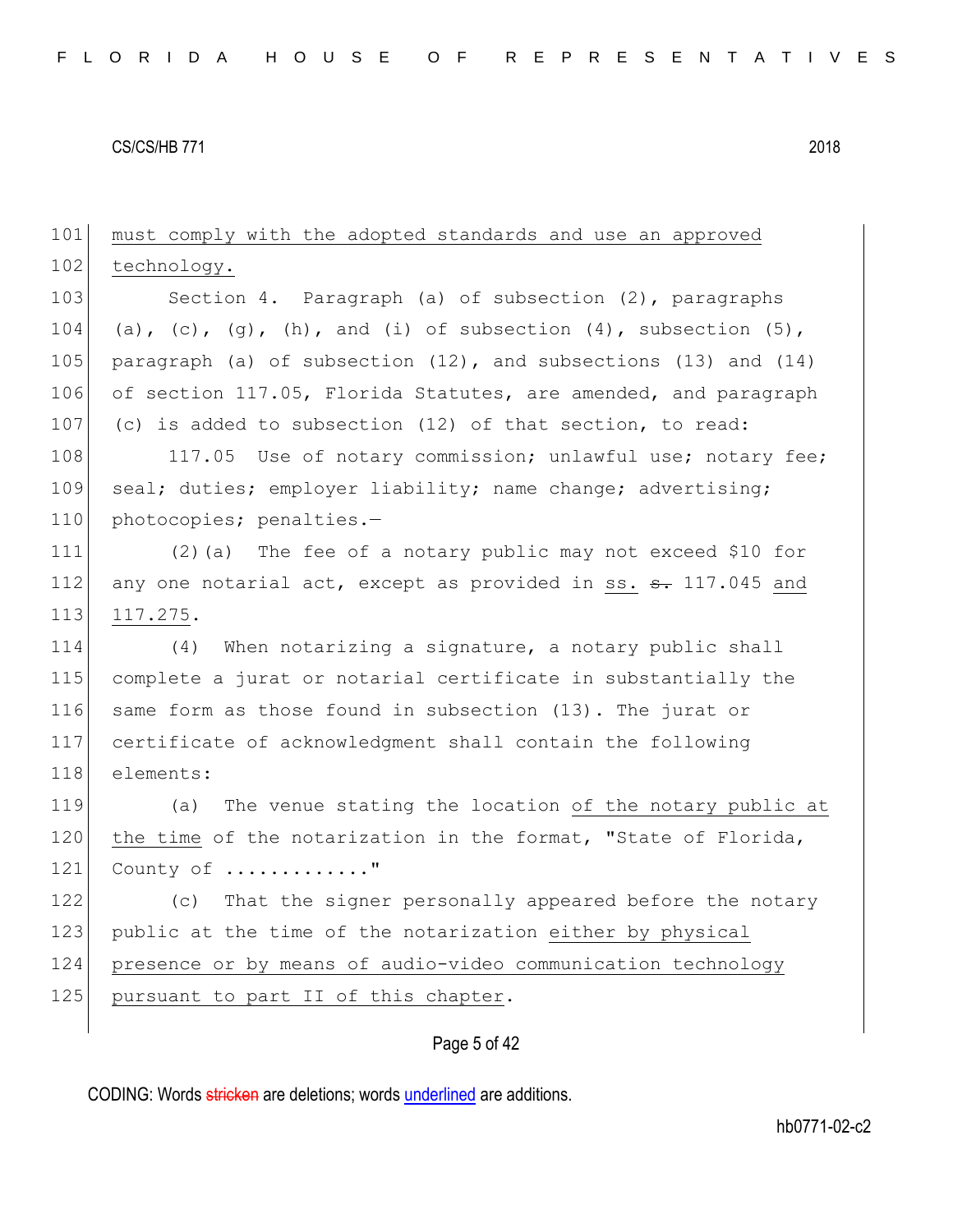126 (g) The notary public's notary's official signature. 127 (h) The notary public's notary's name, typed, printed, or 128 stamped below the signature. 129 (i) The notary public's notary's official seal affixed 130 below or to either side of the notary public's notary's 131 signature. 132 (5) A notary public may not notarize a signature on a 133 document unless he or she personally knows, or has satisfactory 134 evidence, that the person whose signature is to be notarized is 135 the individual who is described in and who is executing the 136 instrument. A notary public shall certify in the certificate of 137 acknowledgment or jurat the type of identification, either based 138 on personal knowledge or other form of identification, upon 139 which the notary public is relying. In the case of an online 140 notarization, the online notary public shall comply with the 141 procedures set forth in part II of this chapter. 142 (12)(a) A notary public may supervise the making of a copy 143 photocopy of a tangible or electronic record or the printing of 144 an electronic record, an original document and attest to the

145 trueness of the copy or of the printout, provided the document 146 is neither a vital record in this state, another state, a 147 territory of the United States, or another country, nor a public 148 record, if a copy can be made by the custodian of the public 149 record.

150 (c) A notary public must use a certificate in

Page 6 of 42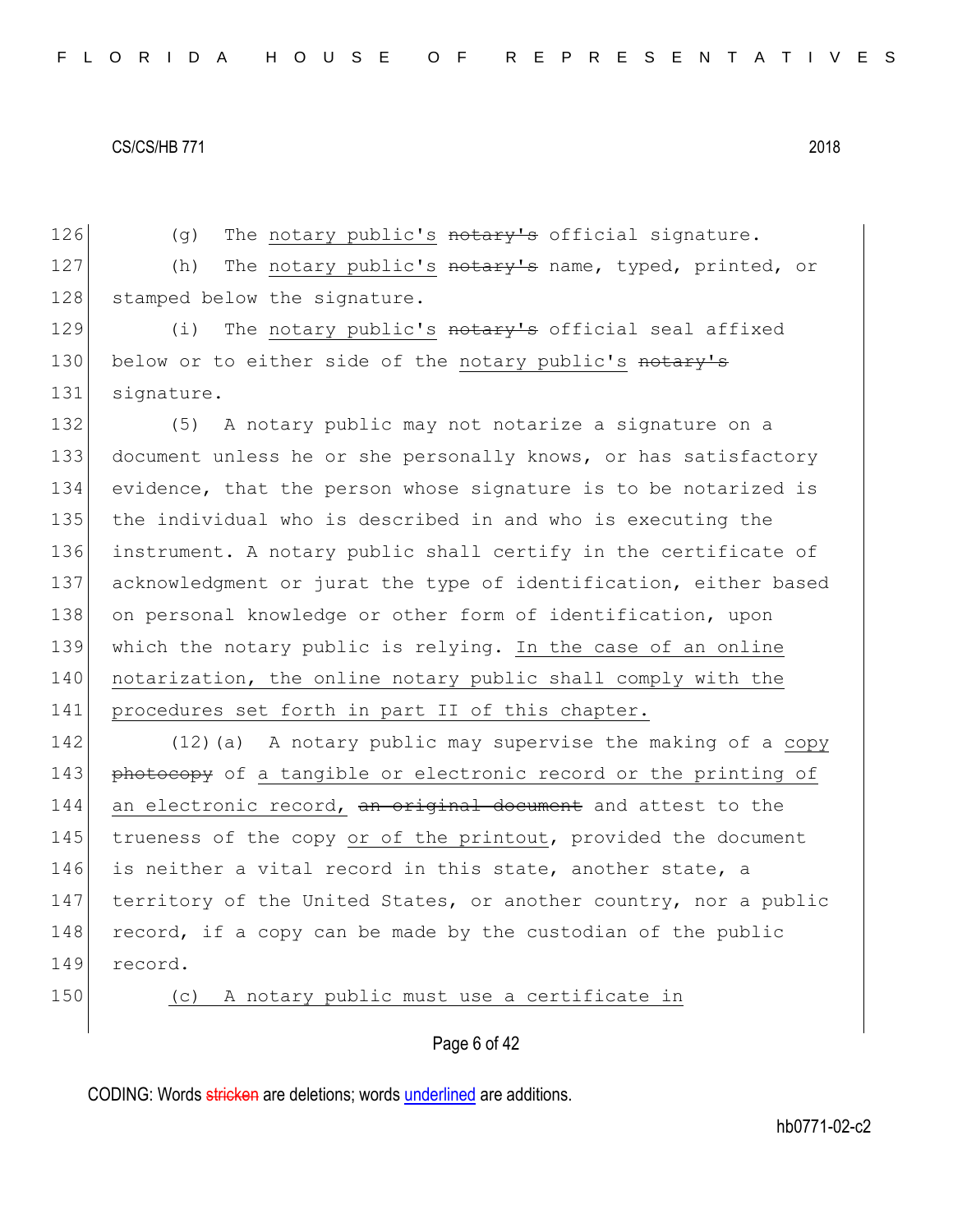151 substantially the following form in notarizing a copy of a 152 tangible or electronic record or a printout of an electronic 153 record: 154 STATE OF FLORIDA 155 COUNTY OF ........ 156 On this  $\ldots$  day of  $\ldots \ldots$ ,  $\ldots$  (year)..., I attest that the 157 preceding or attached document is a true, exact, complete, and 158 unaltered copy of a tangible or electronic record presented to 159 me by the document's custodian or a printout made by me from 160 such record, if, at the time of printing, no security features, 161 if present on the electronic record, indicated that the record 162 had been altered since execution. 163 | Construct Containstand Containst Public - State of Florida)... 164 ...(Print, Type, or Stamp Commissioned Name of Notary 165 Public)... 166 (13) The following notarial certificates are sufficient 167 for the purposes indicated, if completed with the information 168 required by this chapter. The specification of forms under this 169 subsection does not preclude the use of other forms. 170 (a) For an oath or affirmation: 171 STATE OF FLORIDA 172 COUNTY OF ....... 173 Sworn to (or affirmed) and subscribed before me by means of 174 [] physical presence or [] online notarization, this .... day of 175  $\ldots$ ....., ...(year)..., by ...(name of person making

Page 7 of 42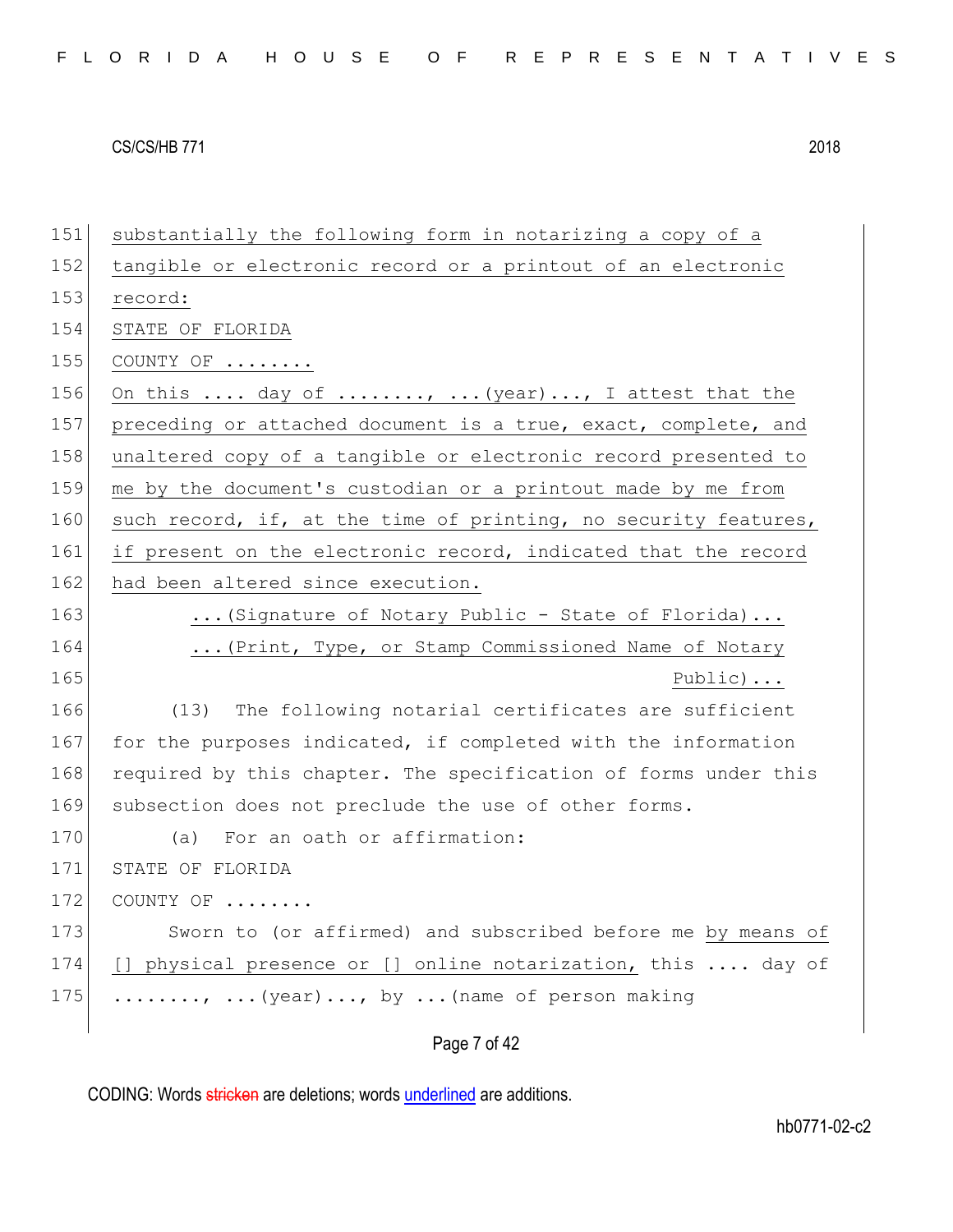176 statement).... 177 ...(Signature of Notary Public - State of Florida)... 178 ...(Print, Type, or Stamp Commissioned Name of Notary 179 Public)... 180 Personally Known ....... OR Produced Identification 181 ........ 182 Type of Identification Produced.............................. 183 (b) For an acknowledgment in an individual capacity: 184 STATE OF FLORIDA 185 COUNTY OF ....... 186 The foregoing instrument was acknowledged before me by means of 187 [] physical presence or [] online notarization, this .... day of 188  $\ldots$ ...,  $\ldots$  (year)..., by ... (name of person acknowledging).... 189 ...(Signature of Notary Public - State of Florida)... 190 ...(Print, Type, or Stamp Commissioned Name of Notary Public)... 191 Personally Known ....... OR Produced Identification  $192$  ...... 193 Type of Identification Produced.............................. 194 (c) For an acknowledgment in a representative capacity: 195 STATE OF FLORIDA 196 COUNTY OF ........ 197 The foregoing instrument was acknowledged before me by means of 198 [] physical presence or [] online notarization, this .... day of 199  $\ldots \ldots$ ,  $\ldots$  (year)..., by  $\ldots$  (name of person)... as  $\ldots$  (type of 200 authority,  $\ldots$  . e.g. officer, trustee, attorney in fact)...

# Page 8 of 42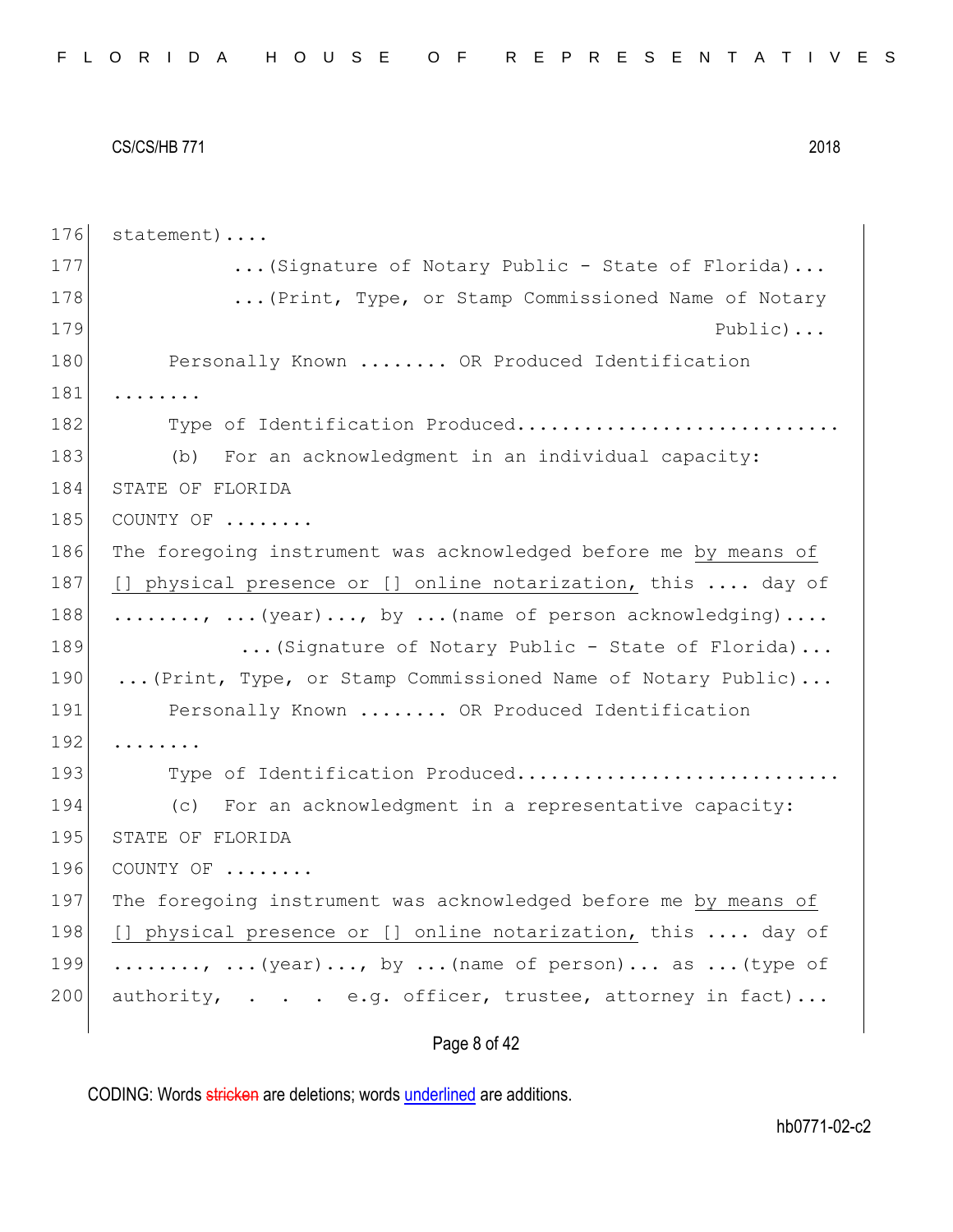| 201 | for  (name of party on behalf of whom instrument was             |
|-----|------------------------------------------------------------------|
| 202 | executed)                                                        |
| 203 | (Signature of Notary Public - State of Florida)                  |
| 204 | (Print, Type, or Stamp Commissioned Name of Notary Public)       |
| 205 | Personally Known  OR Produced Identification                     |
| 206 | .                                                                |
| 207 | Type of Identification Produced                                  |
| 208 | A notary public must make reasonable accommodations<br>(14)      |
| 209 | to provide notarial services to persons with disabilities.       |
| 210 | A notary public may notarize the signature of a person<br>(a)    |
| 211 | who is blind after the notary public has read the entire         |
| 212 | instrument to that person.                                       |
| 213 | A notary public may notarize the signature of a person<br>(b)    |
| 214 | who signs with a mark if:                                        |
| 215 | 1. The document signing is witnessed by two disinterested        |
| 216 | persons;                                                         |
| 217 | The notary public prints the person's first name at the<br>2.    |
| 218 | beginning of the designated signature line and the person's last |
| 219 | name at the end of the designated signature line; and            |
| 220 | The notary public prints the words "his (or her) mark"<br>3.     |
| 221 | below the person's signature mark.                               |
| 222 | The following notarial certificates are sufficient for<br>(C)    |
| 223 | the purpose of notarizing for a person who signs with a mark:    |
| 224 | For an oath or affirmation:<br>1.                                |
| 225 | $\ldots$ (First Name) $\ldots$ (Last Name)                       |
|     | Page 9 of 42                                                     |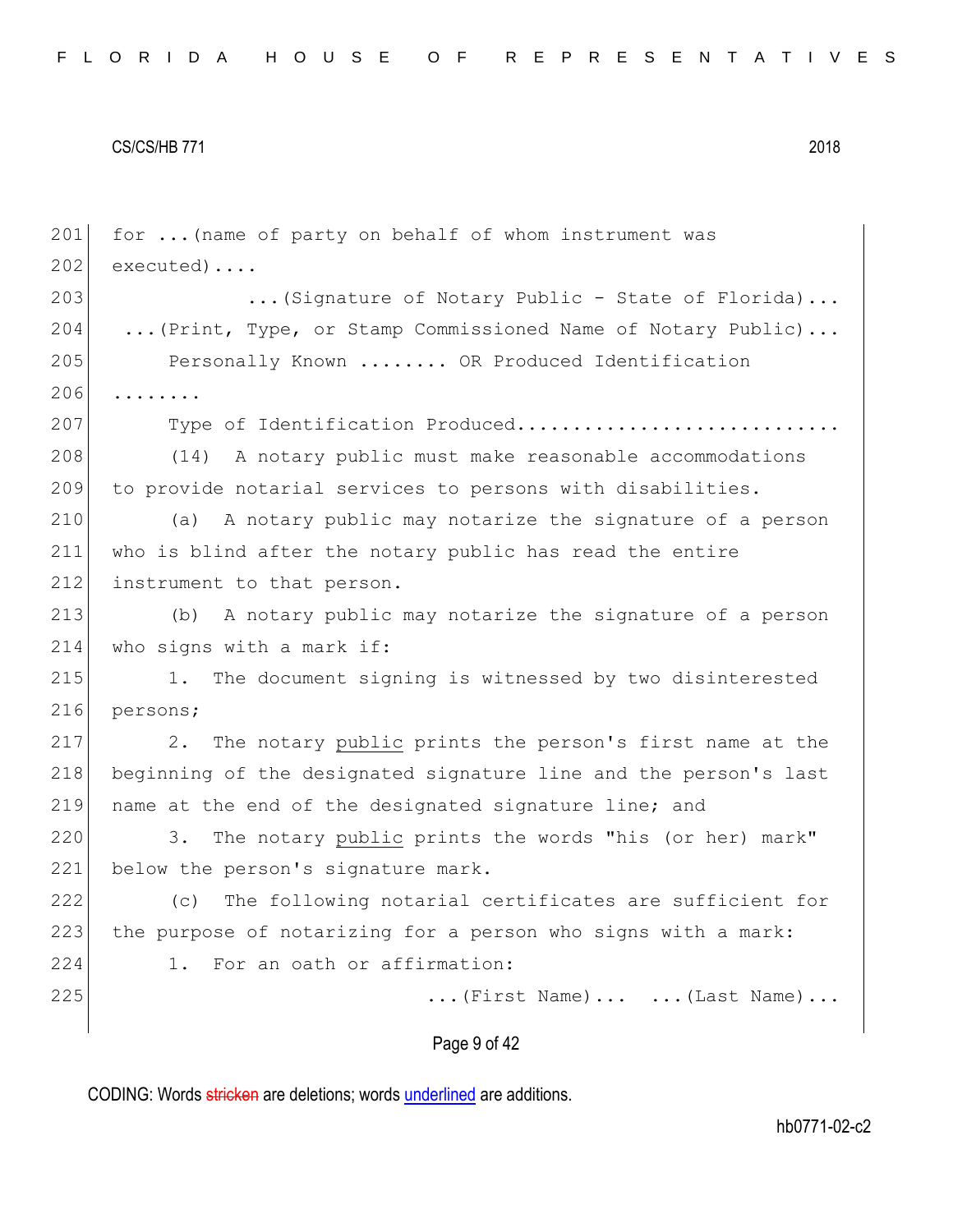226 ...His (or Her) Mark... 227 STATE OF FLORIDA 228 COUNTY OF ....... 229 Sworn to and subscribed before me by means of [] physical 230 presence or  $[]$  online notarization, this .... day of ........ 231  $\ldots$  (year)..., by  $\ldots$  (name of person making statement)..., who 232 signed with a mark in the presence of these witnesses: 233 ...(Signature of Notary Public - State of Florida)... 234 ...(Print, Type, or Stamp Commissioned Name of Notary Public)... 235 Personally Known ....... OR Produced Identification 236 ........ 237 Type of Identification Produced............................ 238 2. For an acknowledgment in an individual capacity: 239 **...** (First Name)... ... (Last Name)... 240 **...His (or Her) Mark...** 241 STATE OF FLORIDA  $242$  COUNTY OF ....... 243 The foregoing instrument was acknowledged before me by means of 244 [] physical presence or [] online notarization, this .... day of 245  $\ldots$ ..., ...(year)..., by ...(name of person acknowledging)..., 246 who signed with a mark in the presence of these witnesses: 247 | Castrian Communiculary Public - State of Florida)... 248 | ...(Print, Type, or Stamp Commissioned Name of Notary Public)... 249 Personally Known ....... OR Produced Identification 250 ........

Page 10 of 42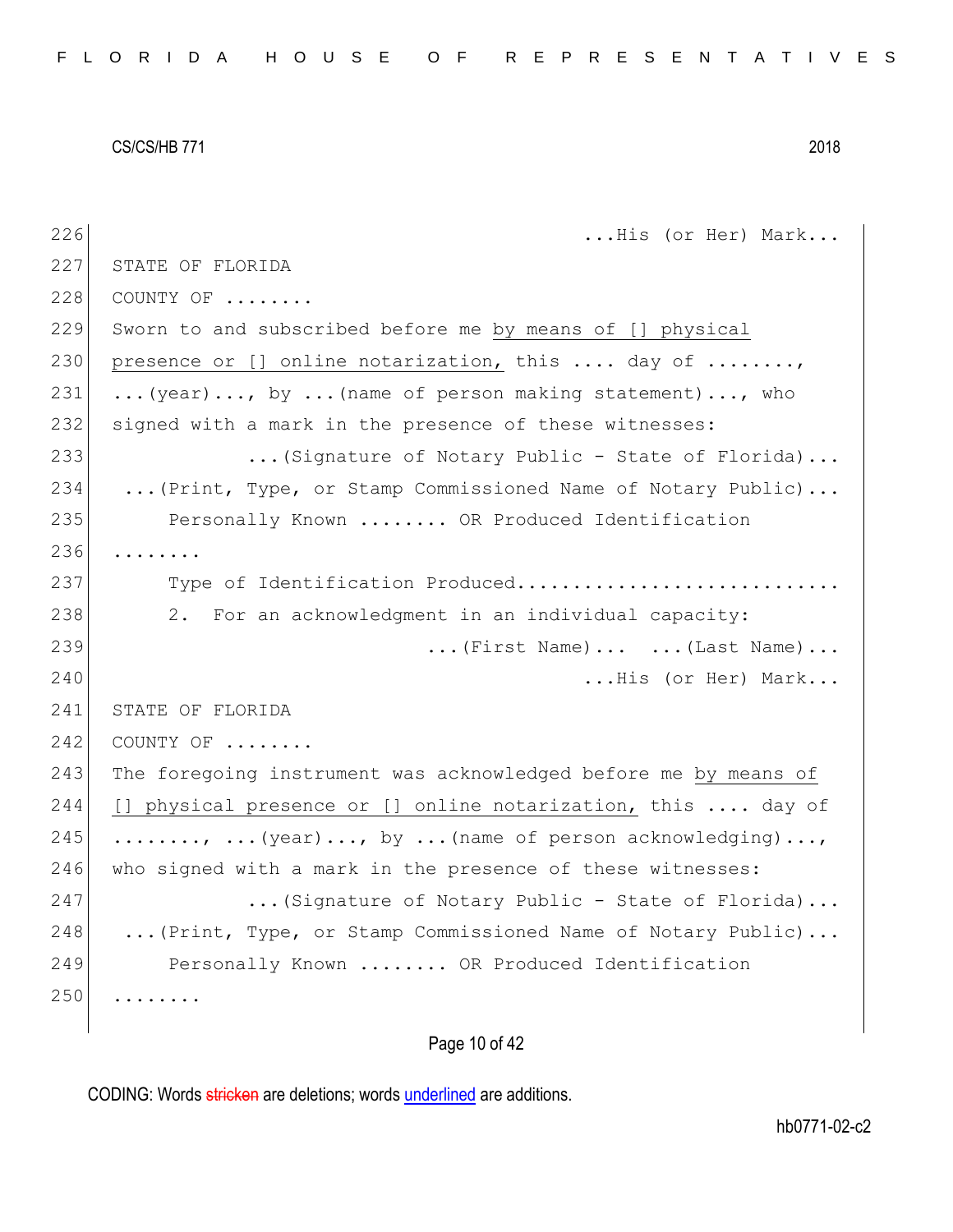251 Type of Identification Produced...................... 252 (d) A notary public may sign the name of a person whose 253 signature is to be notarized when that person is physically 254 unable to sign or make a signature mark on a document if: 255 1. The person with a disability directs the notary public 256 to sign in his or her presence; 257 2. The document signing is witnessed by two disinterested 258 persons; 259 3. The notary public writes below the signature the 260 following statement: "Signature affixed by notary public, 261 pursuant to s. 117.05(14), Florida Statutes," and states the 262 circumstances of the signing in the notarial certificate. 263 (e) The following notarial certificates are sufficient for 264 the purpose of notarizing for a person with a disability who 265 directs the notary public to sign his or her name: 266 1. For an oath or affirmation: 267 STATE OF FLORIDA 268 COUNTY OF ....... 269 Sworn to (or affirmed) before me by means of [] physical 270 presence or [] online notarization, this  $\dots$  day of  $\dots\dots$ , 271  $\ldots$  (year)..., by  $\ldots$  (name of person making statement)..., and 272 subscribed by ... (name of notary)... at the direction of  $\frac{1}{\alpha}$ 273 the presence of  $\ldots$  (name of person making statement)..., and in 274 the presence of these witnesses: 275  $\vert$  ...(Signature of Notary Public - State of Florida)...

## Page 11 of 42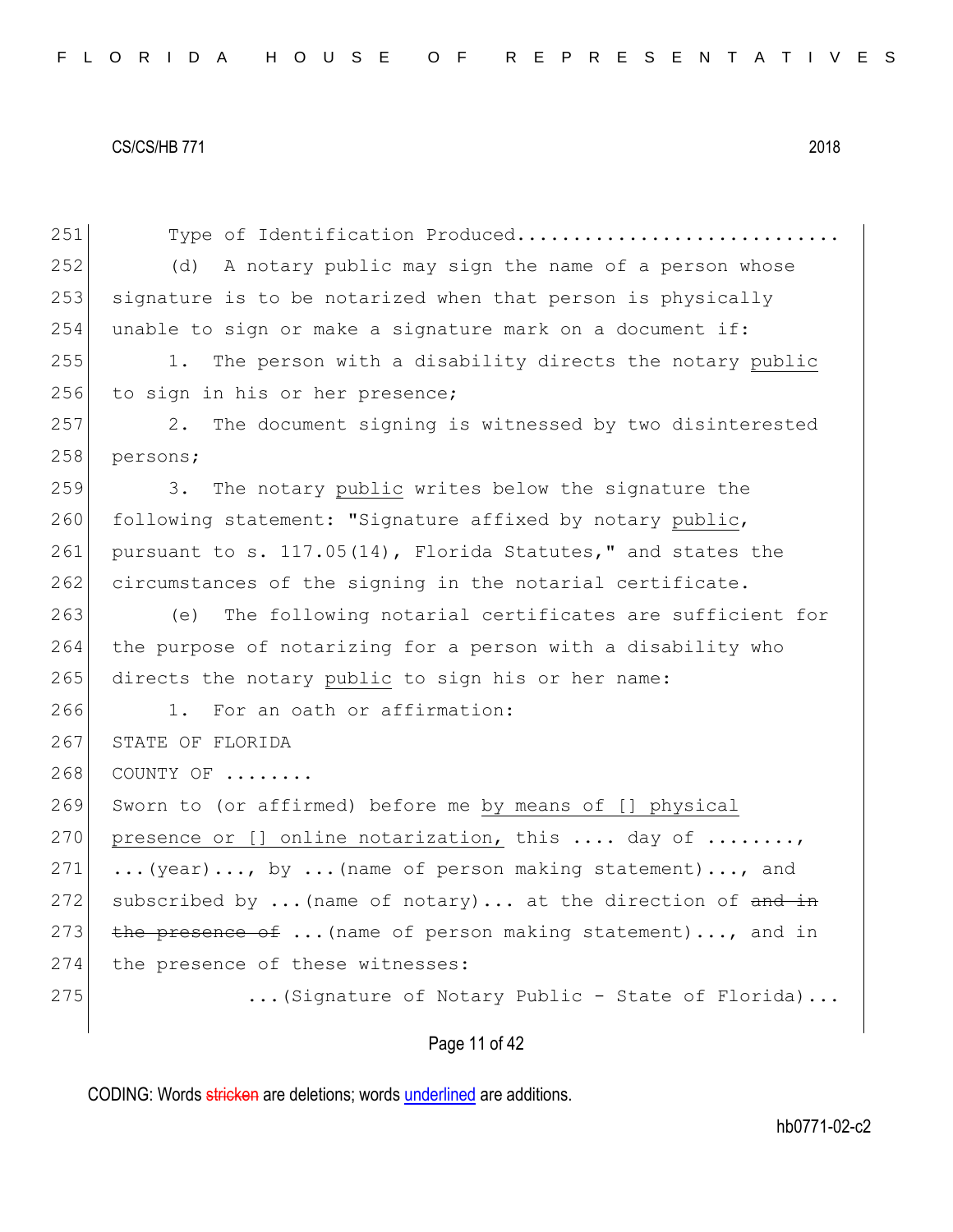276 ...(Print, Type, or Stamp Commissioned Name of Notary Public)... 277 Personally Known ....... OR Produced Identification 278 ........ 279 Type of Identification Produced............................. 280 2. For an acknowledgment in an individual capacity: 281 STATE OF FLORIDA 282 COUNTY OF ....... 283 The foregoing instrument was acknowledged before me by means of 284 [] physical presence or [] online notarization, this .... day of  $285$   $\ldots$ ..., ...(year)..., by ...(name of person acknowledging)... 286 and subscribed by  $\ldots$  (name of notary)... at the direction of  $\frac{1}{\text{and}}$ 287 in the presence of  $\ldots$  (name of person acknowledging)..., and in 288 the presence of these witnesses: 289 ...(Signature of Notary Public - State of Florida)... 290 ...(Print, Type, or Stamp Commissioned Name of Notary Public)... 291 Personally Known ....... OR Produced Identification  $292$  ...... 293 Type of Identification Produced............................ 294 Section 5. Subsections (2) and (9) of section 117.107, 295 Florida Statutes, are amended to read: 296 117.107 Prohibited acts.-297 (2) A notary public may not sign notarial certificates 298 using a facsimile signature stamp unless the notary public has a 299 physical disability that limits or prohibits his or her ability 300 to make a written signature and unless the notary public has

## Page 12 of 42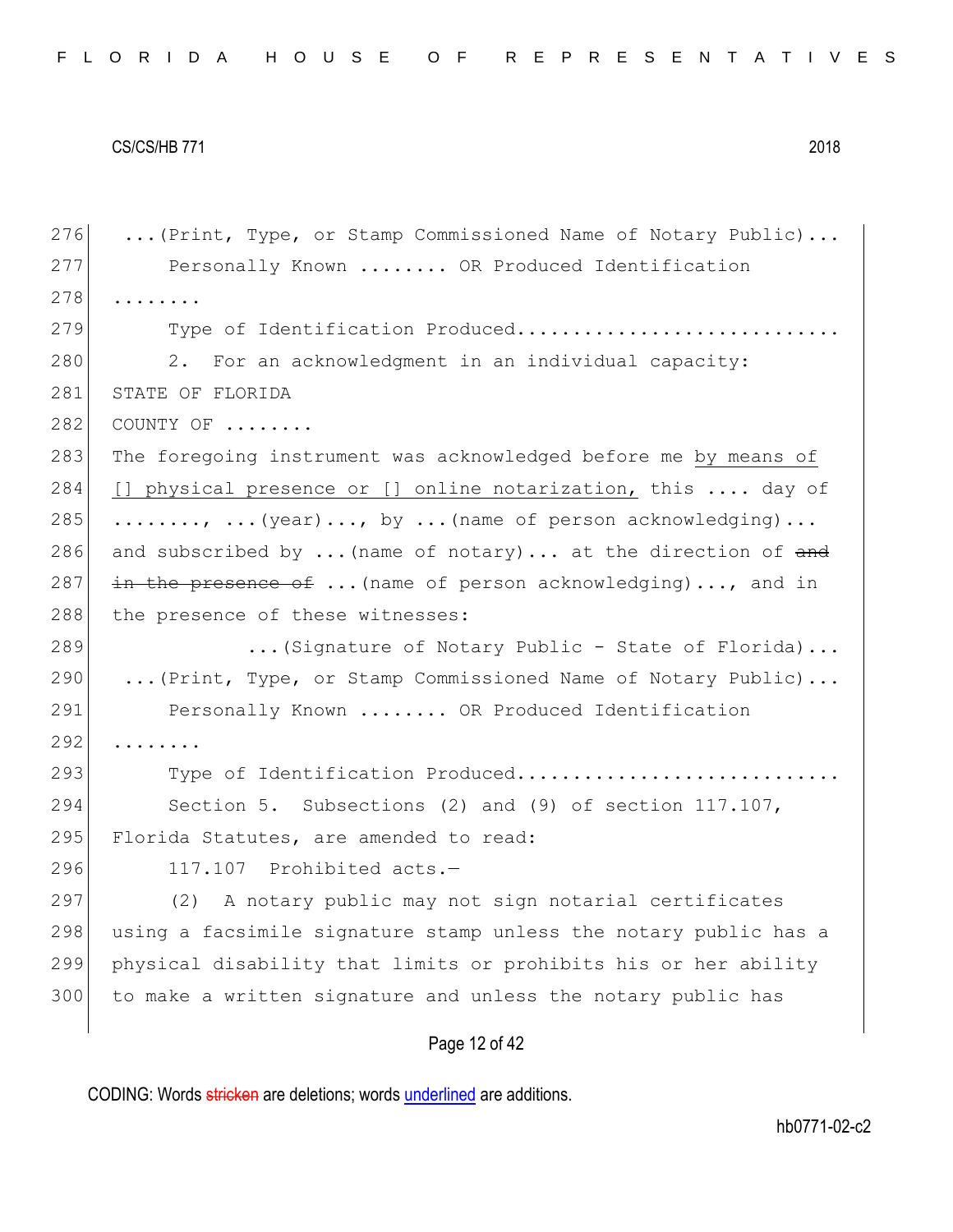first submitted written notice to the Department of State with an exemplar of the facsimile signature stamp. This subsection does not apply to or prohibit the use of an electronic signature and seal by a notary public performing an electronic or online 305 notarization in accordance with this chapter.

 (9) A notary public may not notarize a signature on a document if the person whose signature is being notarized does 308 not appear before the notary public either by means of physical presence or audio-video communication technology pursuant to part II of this chapter is not in the presence of the notary 311 public at the time the signature is notarized. Any notary public who violates this subsection is guilty of a civil infraction, punishable by penalty not exceeding \$5,000, and such violation constitutes malfeasance and misfeasance in the conduct of official duties. It is no defense to the civil infraction specified in this subsection that the notary public acted without intent to defraud. A notary public who violates this subsection with the intent to defraud is quilty of violating s. 117.105. 320 Section 6. Part II of chapter 117, Florida Statutes,

 consisting of sections 117.201-117.305, Florida Statutes, is created to read: PART II ONLINE NOTARIZATIONS 325 117.201 Definitions.—As used in this part, the term:

Page 13 of 42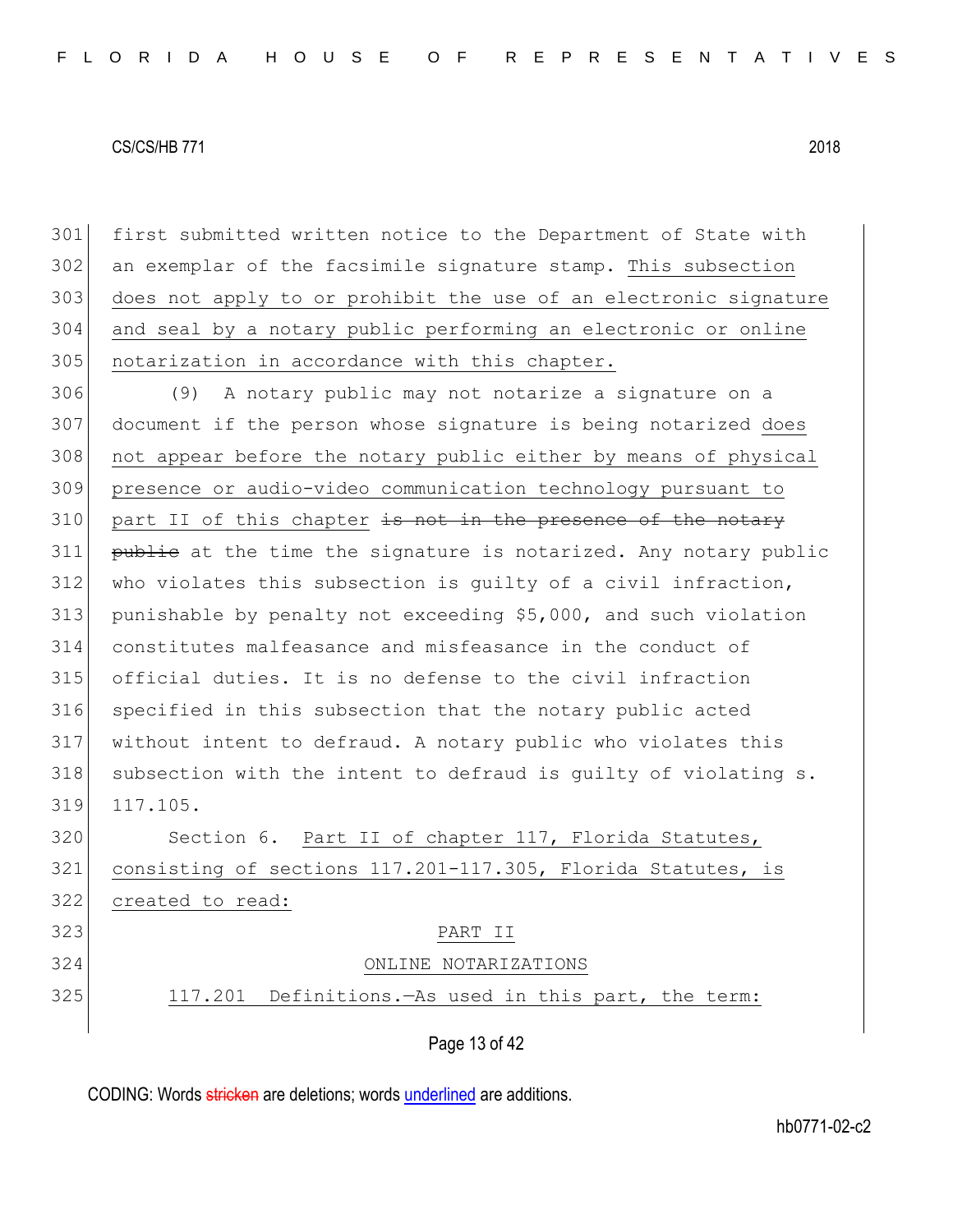326 (1)(a) "Appear before," "before," "appear personally 327 before," or "in the presence of" means: 328 1. In the same physical location as another person and  $329$  close enough to see, hear, communicate with, and exchange 330 credentials with that person; or 331 2. In a different physical location from another person 332 but able to see, hear, and communicate with the person by means 333 of audio-video communication technology. 334 (b) This term also applies to ss. 92.50 and 695.03. 335 (2) "Audio-video communication technology" means 336 technology, in compliance with this chapter, that enables real-337 time, two-way communication using electronic means in which 338 participants are able to see, hear, and communicate with one 339 another. 340 (3) "Credential analysis" means a process or service, in 341 compliance with this chapter, in which a third party affirms 342 the validity of a government-issued identification credential 343 and data thereon through review of public or proprietary data 344 sources. 345 (4) "Errors and omissions insurance" means a type of 346 insurance that provides coverage for potential errors or 347 omissions in or relating to a notarial act. 348 (5) "Government-issued identity credential" means any 349 approved credential for verifying identity in s.  $117.05(5)(b)2$ . 350 (6) "Identity proofing" means a process or service in

Page 14 of 42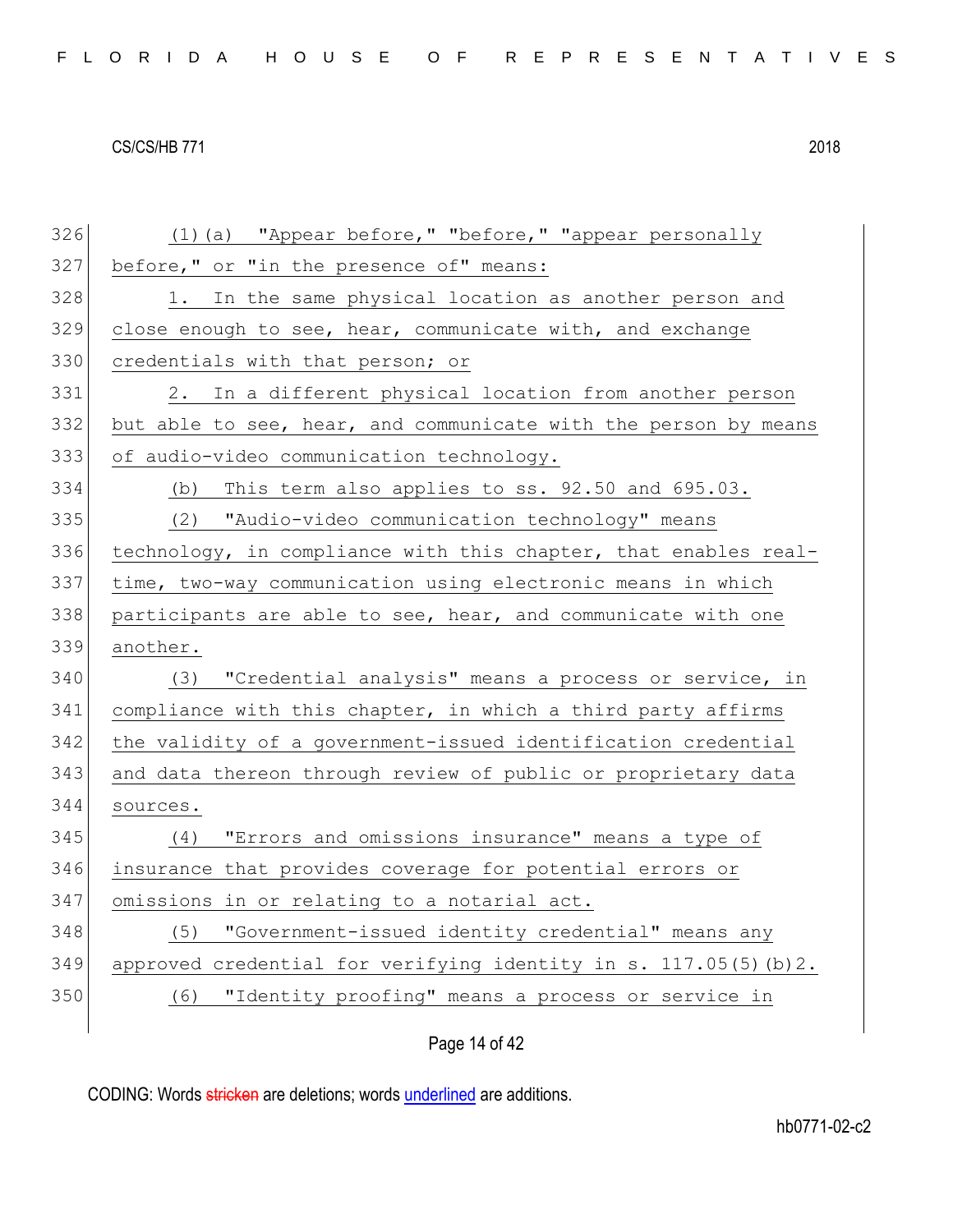compliance with this chapter in which a third party affirms the identity of an individual through use of public or proprietary data sources, which may include knowledge-based authentication or biometric verification. (7) "Knowledge-based authentication" means a form of identity proofing based on a set of questions that pertains to an individual and formulated from public or proprietary data sources. (8) "Online notarization" means the performance of an electronic notarization by means of audio-video communication 361 technology in compliance with this chapter. (9) "Online notary public" means a notary public, a civil-law notary appointed under chapter 118, or a commissioner of deeds appointed under part IV of chapter 721 that has registered with the Department of State to perform online notarizations under this part. (10) "Principal" means an individual whose electronic 368 signature is acknowledged, witnessed, or attested in an online notarization or who takes an oath or affirmation from the 370 online notary public. (11) "Remote presentation" means transmission of an image of a government-issued identification credential that is of sufficient quality to enable the online notary public to identify the individual seeking the notary's services and to perform credential analysis through audio-video communication

Page 15 of 42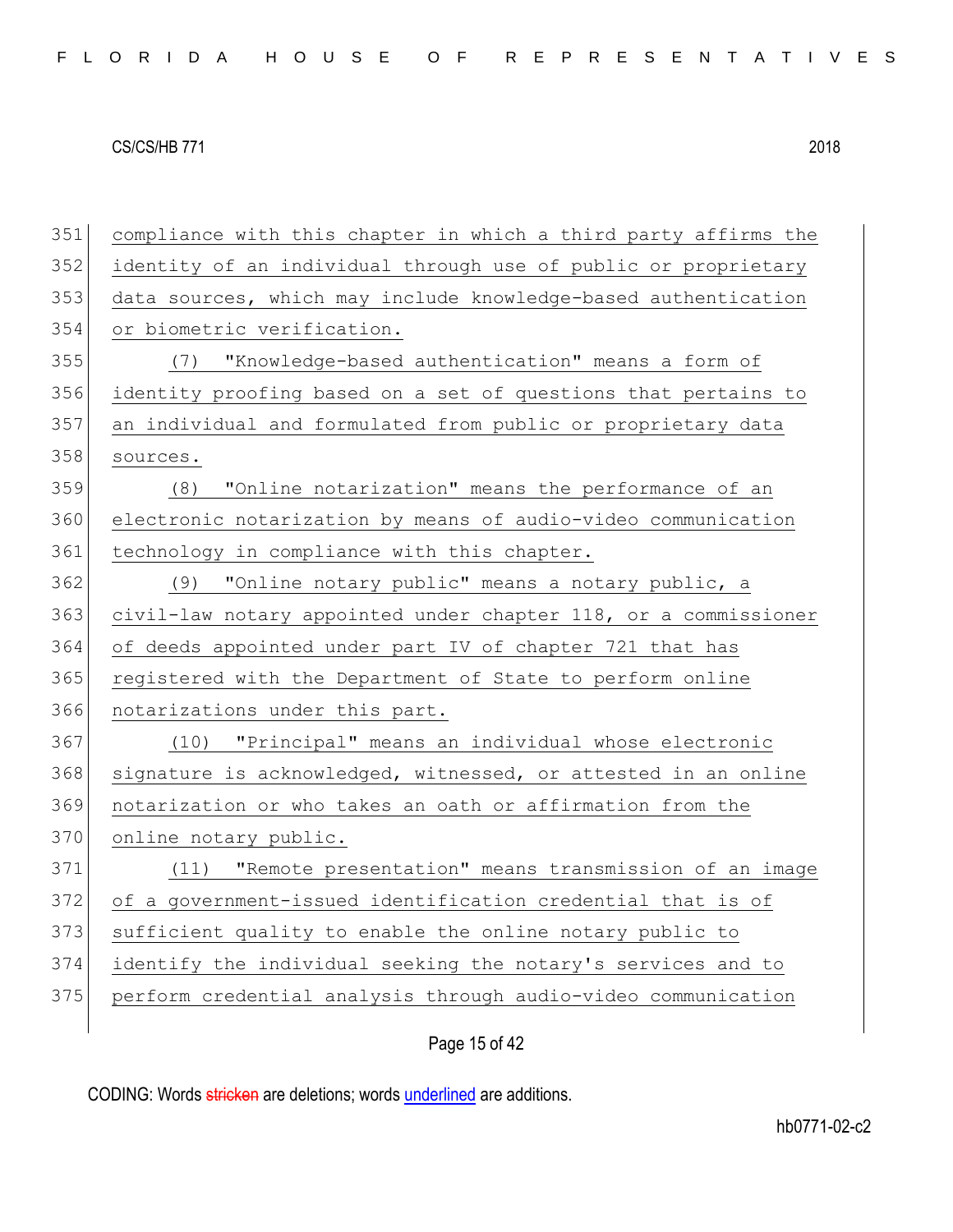| 376 | technology.                                                      |
|-----|------------------------------------------------------------------|
| 377 | (12) Except where the context otherwise requires, any term       |
| 378 | defined in s. 668.50(2) shall have the same meaning when used in |
| 379 | this chapter.                                                    |
| 380 | Authority to perform online notarizations.-<br>117.209           |
| 381 | (1) An online notary public may perform any of the               |
| 382 | functions authorized under chapter 117 as an online              |
| 383 | notarization.                                                    |
| 384 | If a notarial act requires a principal to appear<br>(2)          |
| 385 | before or in the presence of the online notary public, the       |
| 386 | principal may appear before the online notary public by means of |
| 387 | audio-video communication technology that meets the requirements |
| 388 | of this chapter and any rules adopted by the Department of State |
|     |                                                                  |
| 389 | under s. 117.295.                                                |
| 390 | An online notary public may perform an online<br>(3)             |
| 391 | notarization authorized under this chapter, regardless of the    |
| 392 | physical location of the principal at the time of the notarial   |
| 393 | act, provided the online notary public, other than a civil-law   |
| 394 | notary or a commissioner of deeds, is physically located in this |
| 395 | state while performing the online notarization.                  |
| 396 | The validity of an online notarization performed by an<br>(4)    |
| 397 | online notary public registered in this state shall be           |
| 398 | determined by applicable laws of this state regardless of the    |
| 399 | physical location of the principal at the time of the notarial   |
| 400 | act.                                                             |

# Page 16 of 42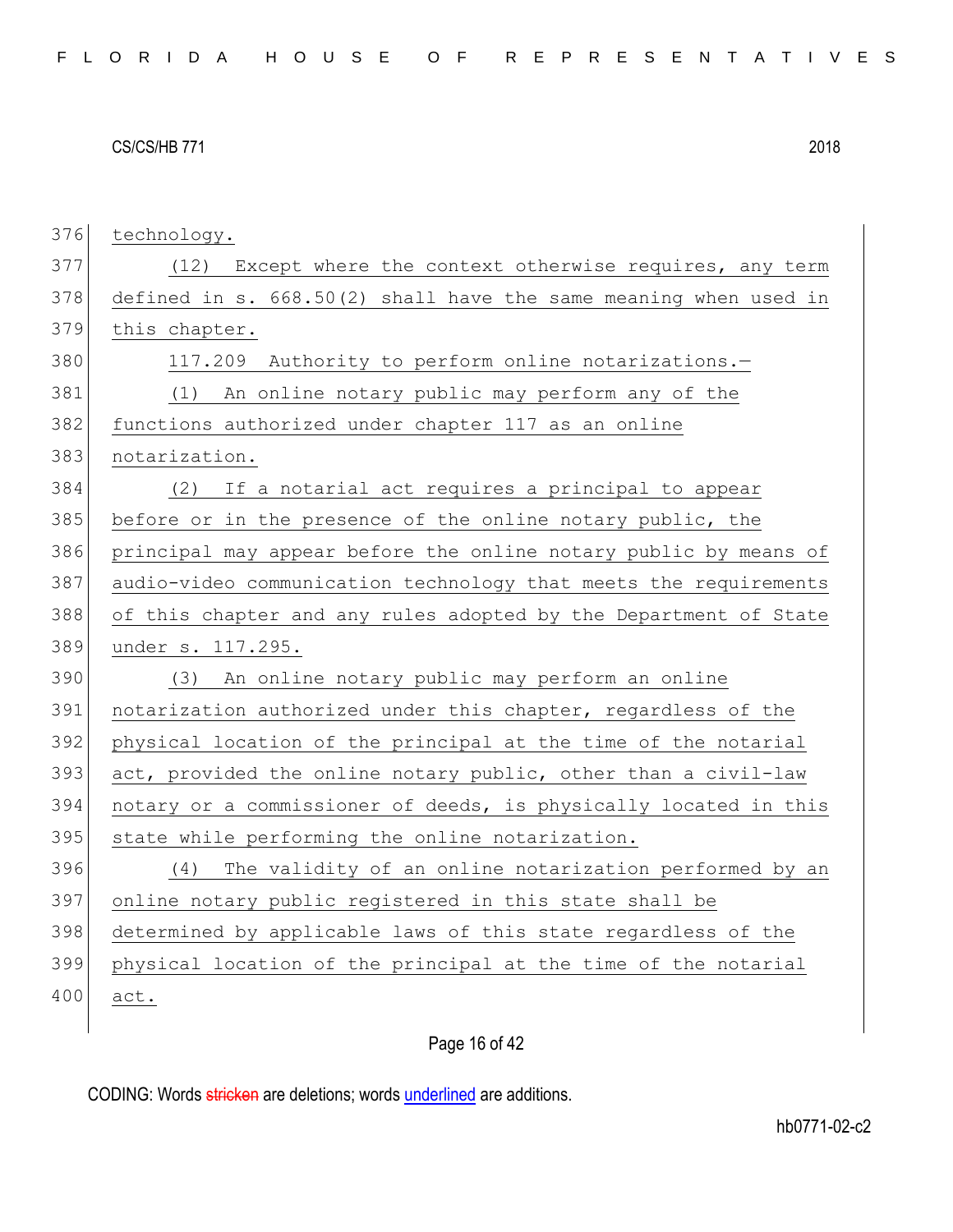| 401 | The authority in subsection (1) to perform a notarial<br>(5)     |
|-----|------------------------------------------------------------------|
| 402 | act as an online notarization excludes:                          |
| 403 | Solemnizing the rites of matrimony.<br>(a)                       |
| 404 | A notarial act in connection with the creation and<br>(b)        |
| 405 | execution of a will, codicil, or revocable trust subject to the  |
| 406 | execution formalities of s. 736.0403(2).                         |
| 407 | (c) A contract, agreement, or waiver subject to ss.              |
| 408 | 732.701 and 732.702.                                             |
| 409 | 117.215 Relation to other laws.                                  |
| 410 | If a provision of law requires a notary public or<br>(1)         |
| 411 | other authorized state official to notarize a signature or       |
| 412 | statement; take an acknowledgment of an instrument; or           |
| 413 | administer an oath or affirmation so that a document may be      |
| 414 | sworn, affirmed, made under oath, or subject to penalty of       |
| 415 | perjury, an online notarization performed in accordance with the |
| 416 | provisions of this part and any rules adopted hereunder shall    |
| 417 | satisfy such requirement.                                        |
| 418 | (2) If a provision of law requires a signature or act be         |
| 419 | witnessed, compliance with the online electronic witnessing      |
| 420 | standards under s. 117.285 and any rules adopted hereunder       |
| 421 | satisfies that requirement.                                      |
| 422 | (3) Subsections (1) and (2) exclude and do not apply to          |
| 423 | laws governing:                                                  |
| 424 | Solemnizing the rites of matrimony.<br>(a)                       |
| 425 | A notarial act in connection with the creation and<br>(b)        |
|     | Page 17 of 42                                                    |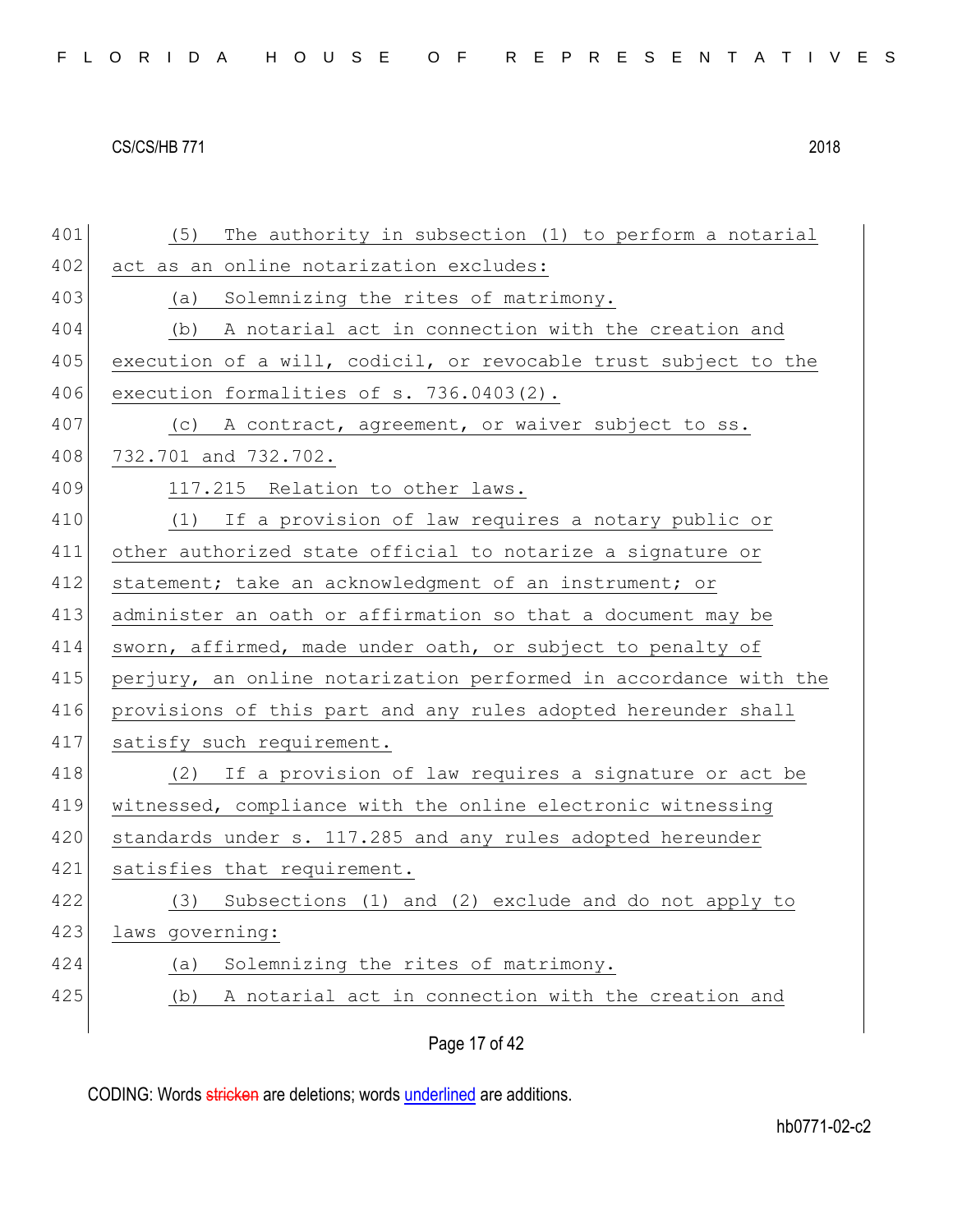| 426 | execution of a will, codicil, or revocable trust subject to the |
|-----|-----------------------------------------------------------------|
| 427 | execution formalities of s. 736.0403(2).                        |
| 428 | (c) A contract, agreement, or waiver subject to ss.             |
| 429 | 732.701 and 732.702.                                            |
| 430 | 117.225 Registration; qualifications. - A notary public, a      |
| 431 | civil-law notary appointed under chapter 118, or a commissioner |
| 432 | of deeds appointed under part IV of chapter 721 may complete a  |
| 433 | registration as an online notary public with the Department of  |
| 434 | State by:                                                       |
| 435 | Satisfying the requirements for appointment as a<br>(1)         |
| 436 | notary public under part I of this chapter, as a civil-law      |
| 437 | notary under chapter 118, or as a commissioner of deeds under   |
| 438 | part IV of chapter 721.                                         |
| 439 | Certifying that the registrant has completed a<br>(2)           |
| 440 | classroom or online course of at least three hours covering the |
| 441 | duties, obligations, and technology requirements for serving as |
| 442 | an online notary public.                                        |
| 443 |                                                                 |
|     | (3) Paying an online notary public application fee in the       |
| 444 | amount of \$25.                                                 |
| 445 | Submitting to the Department of State a registration<br>(4)     |
| 446 | as an online notary public, signed and sworn to by the          |
| 447 | registrant.                                                     |
| 448 | Confirming in a statement that the audio-video<br>(5)           |
| 449 | communication and identity proofing technologies the registrant |
| 450 | intends to use in performing online notarizations satisfy the   |

Page 18 of 42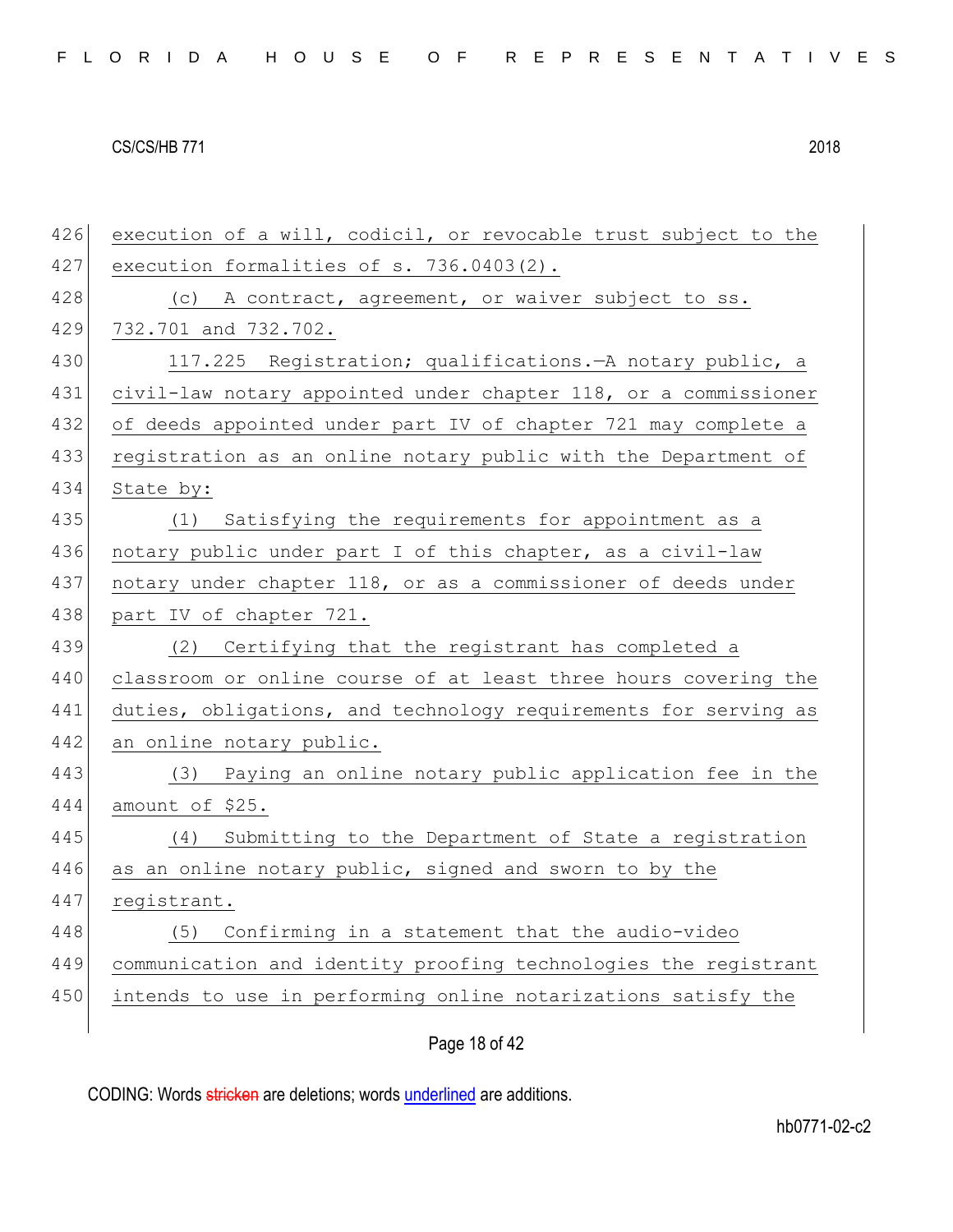| 451 | requirements of this chapter.                                    |
|-----|------------------------------------------------------------------|
| 452 | (6) Providing evidence satisfactory to the Executive             |
| 453 | Office of the Governor that the registrant has obtained a bond,  |
| 454 | payable to any individual harmed as a result of a breach of duty |
| 455 | by the registrant acting in his or her official capacity as an   |
| 456 | online notary public, conditioned for the due discharge of the   |
| 457 | office, in the minimum amount of \$25,000, and on such terms as  |
| 458 | are specified by rule by the Department of State as reasonably   |
| 459 | necessary to protect the public. The bond shall be approved and  |
| 460 | filed with the Department of State and executed by a surety      |
| 461 | company duly authorized to transact business in this state.      |
| 462 | Compliance by a notary public with this requirement shall        |
| 463 | satisfy the requirement of obtaining a bond under s. 117.01(7).  |
| 464 | Providing evidence satisfactory to the Executive<br>(7)          |
| 465 | Office of the Governor that the registrant acting in his or her  |
| 466 | official capacity as an online notary public is covered by an    |
| 467 | errors and omissions insurance policy from an insurer authorized |
| 468 | to transact business in this state, in the minimum amount of     |
| 469 | \$25,000, and on such terms as are specified by rule by the      |
| 470 | Department of State as reasonably necessary to protect the       |
| 471 | public.                                                          |
| 472 | 117.235 Performance of notarial acts.-                           |
| 473 | An online notary public is subject to part I of this<br>(1)      |
| 474 | chapter to the same extent as a notary public appointed and      |
| 475 | commissioned only under that part, including the provisions of   |
|     |                                                                  |

# Page 19 of 42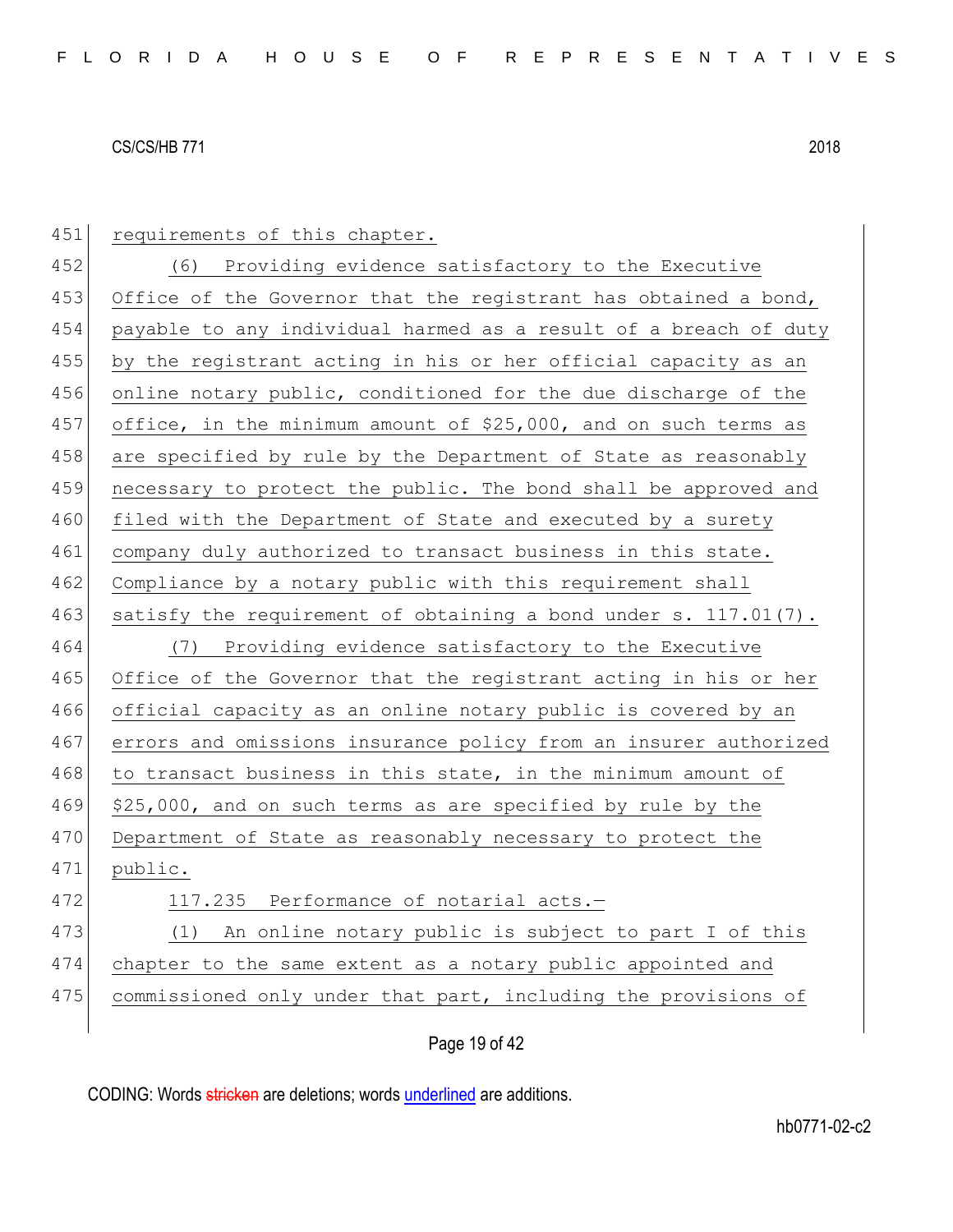| 476 | s. 117.021 relating to electronic notarizations.              |
|-----|---------------------------------------------------------------|
| 477 | An online notary public may perform notarial acts as<br>(2)   |
| 478 | provided by part I of this chapter in addition to performing  |
| 479 | online notarizations as authorized and pursuant to the        |
| 480 | provisions of this part.                                      |
| 481 | 117.245 Electronic journal of online notarizations.-          |
| 482 | An online notary public shall keep a secure electronic<br>(1) |
| 483 | journal of electronic records notarized by the online notary  |
| 484 | public. For each online notarization, the electronic journal  |
| 485 | entry must contain all of the following:                      |
| 486 | Date and time of the notarization.<br>(a)                     |
| 487 | (b)<br>Type of notarial act.                                  |
| 488 | Type, title, or description of the electronic record<br>(C)   |
| 489 | or proceeding.                                                |
| 490 | Printed name and address of each principal involved in<br>(d) |
| 491 | the transaction or proceeding.                                |
|     |                                                               |
| 492 | (e) Evidence of identity of each principal involved in the    |
| 493 | transaction or proceeding in any of the following forms:      |
| 494 | Statement that the person is personally known to the<br>1.    |
| 495 | online notary public.                                         |
| 496 | Notation of the type of government-issued identity<br>2.      |
| 497 | credential provided to the online notary public.              |
| 498 | 3. Copy of the government-issued identity credential          |
| 499 | provided.                                                     |
| 500 | 4. Copy of any other identity credential or information       |

Page 20 of 42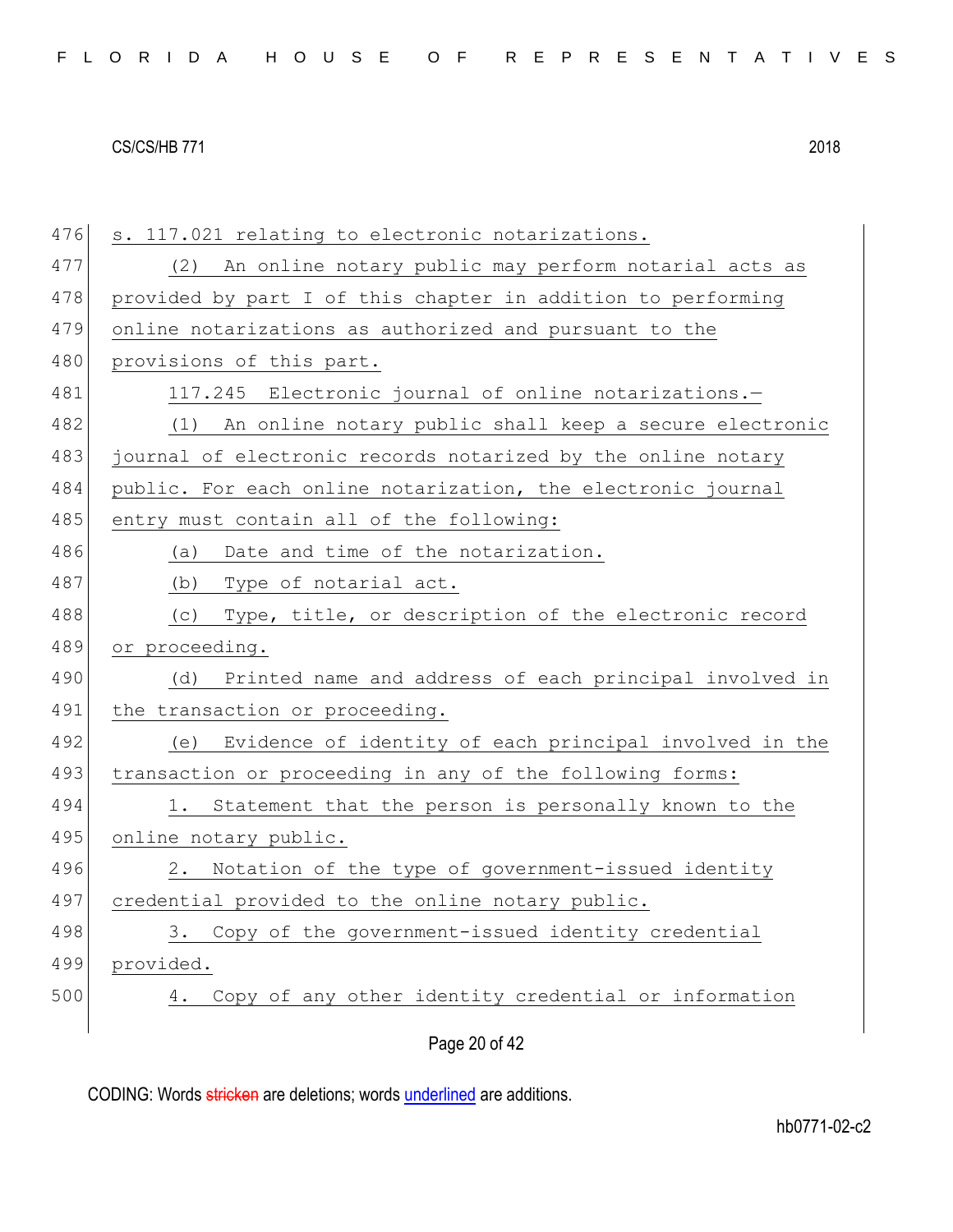| 501 | provided.                                                     |
|-----|---------------------------------------------------------------|
| 502 | Indication that the principal satisfactorily passed<br>(f)    |
| 503 | the identity proofing.                                        |
| 504 | Indication that the government-issued identity<br>(g)         |
| 505 | credential satisfied the credential analysis.                 |
| 506 | The fee, if any, charged for the online notarization.<br>(h)  |
| 507 | The online notary public shall retain a copy of the<br>(2)    |
| 508 | recording of the audio-video communication in which the:      |
| 509 | (a) Principal and any witnesses appeared before the notary    |
| 510 | public.                                                       |
| 511 | Identity of each participant was confirmed.<br>(b)            |
| 512 | Electronic records were signed by the principal and<br>(C)    |
| 513 | any witnesses.                                                |
| 514 | Notarial act was performed.<br>(d)                            |
| 515 | (3)<br>The online notary public shall take reasonable steps   |
| 516 | to:                                                           |
| 517 | Ensure the integrity, security, and authenticity of<br>(a)    |
| 518 | online notarizations.                                         |
| 519 | Maintain a backup record for the electronic journal<br>(b)    |
| 520 | required by subsection (1).                                   |
| 521 | Protect the electronic journal, the backup record, and<br>(C) |
| 522 | any other records received by the online notary public from   |
| 523 | unauthorized use.                                             |
| 524 | The electronic journal required under subsection (1)<br>(4)   |
| 525 | and the recording of the audio-video communication required   |
|     |                                                               |

# Page 21 of 42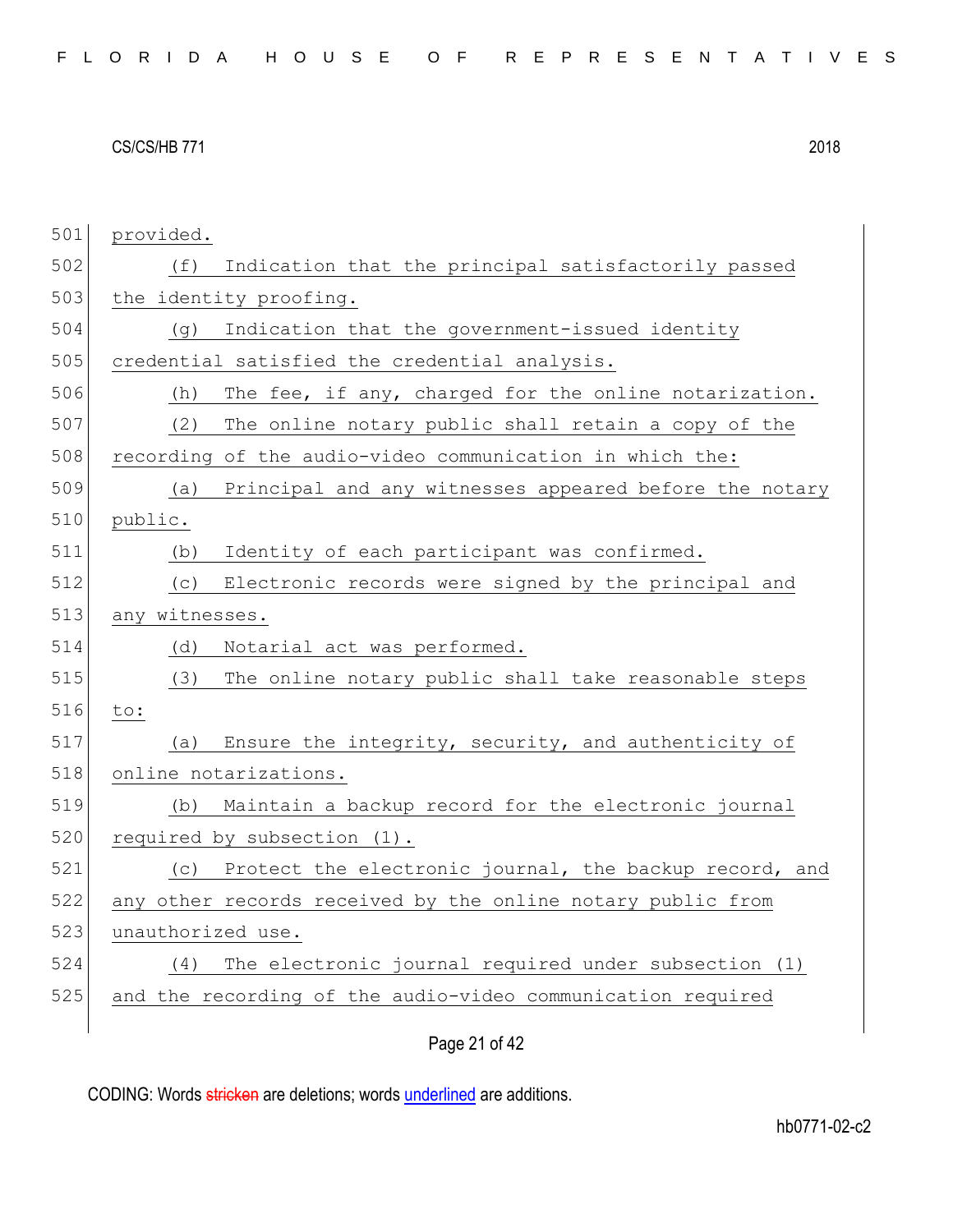526 under subsection (2) shall be maintained for at least 10 years  $527$  after the date of the notarial act. The online notary public, a 528 guardian of an incapacitated online notary public, or the 529 personal representative of a deceased online notary public may, 530 by contract with a secure repository in accordance with any 531 rules established under this chapter, delegate to the repository 532 the online notary public's duty to retain the required 533 electronic journal and copies of the recordings of audio-video 534 communications. 535 (5) An omitted or incomplete entry in the electronic 536 journal does not impair the validity of the notarial act or the 537 electronic record which was notarized, but may be introduced as 538 evidence to establish violations of this chapter or as an 539 indication of possible fraud, forgery, or impersonation or for 540 other evidentiary purposes. 541 117.255 Use of electronic journal, signature, and seal.—An 542 online notary public shall: 543 (1) Take reasonable steps to ensure that any registered 544 device used to create an electronic signature is current and has 545 not been revoked or terminated by the issuing or registering 546 authority of the device. 547 (2) Keep the electronic journal, electronic signature, and 548 electronic seal secure and under his or her sole control, which 549 shall include access protection through the use of passwords or 550 codes under control of the notary public. The online notary

# Page 22 of 42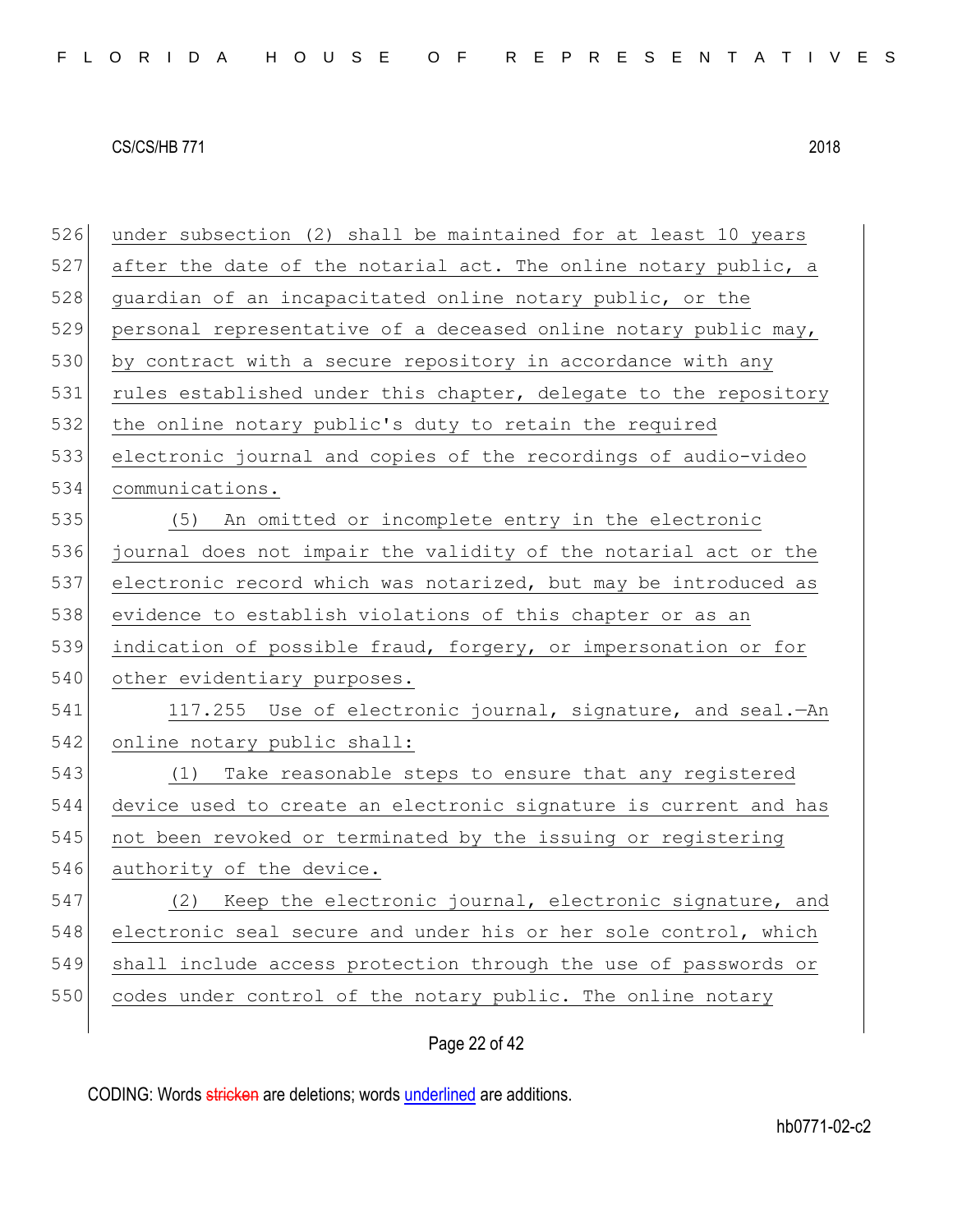551 public may not allow another person to use the online notary 552 public's electronic journal, electronic signature, or electronic 553 seal. 554 (3) Use only an electronic signature for performing online 555 notarization. 556 (4) Attach or logically associate the electronic signature 557 and seal to the electronic notarial certificate of an electronic 558 record in a manner capable of independent verification using 559 tamper-evident technology that renders any subsequent change or 560 modification to the electronic record evident. 561 (5) Immediately notify an appropriate law enforcement 562 agency and the Department of State of theft or vandalism of the 563 electronic journal, electronic signature, or electronic seal. An 564 online notary public shall immediately notify the Department of 565 State of the loss or use by another person of the online notary 566 public's electronic journal, electronic signature, or electronic 567 seal. 568 (6) Make electronic copies, upon request, of the pertinent 569 entries in the electronic journal and provide access to the 570 related audio-video communication recordings to the parties to 571 the notarized electronic records, and to the title agent, 572 settlement agent, or title insurer which engaged the online 573 notary with regard to a real estate transaction. The online 574 notary public may charge a reasonable fee for making and 575 delivering electronic copies of a given series of related

# Page 23 of 42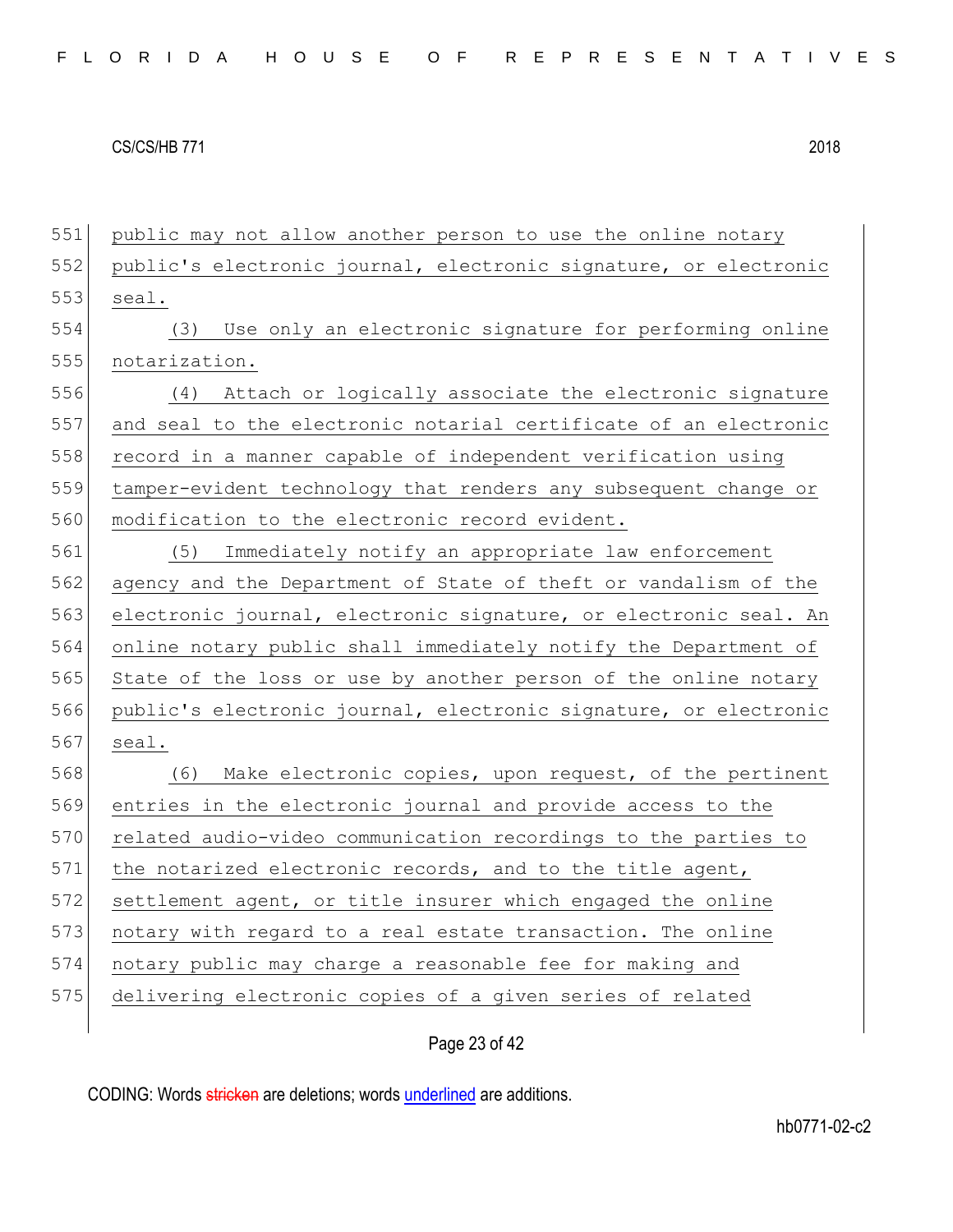576 electronic records. Such fee must be disclosed to the requestor 577 before copies are made. 578 117.265 Online notarization procedures.-579 (1) An online notary public physically located in this 580 state may perform an online notarization that meets the 581 requirements of this part regardless of whether the principal or 582 any witnesses are physically located in this state at the time 583 of the online notarization. A civil-law notary or a commissioner 584 of deeds registered as an online notary public may perform an 585 online notarization while located outside of this state. An 586 online notarial act performed in accordance with this chapter is 587 deemed to have been performed within this state and is governed 588 by applicable laws of this state. 589 (2) In performing an online notarization, an online notary 590 public shall confirm the identity of a principal and any witness 591 appearing online at the time that the signature is taken by 592 using audio-video communication technology and processes that 593 meet the requirements of this part and any rules adopted 594 hereunder and record the entire audio-video conference session 595 between the notary public and the principal and any subscribing 596 witnesses. A principal may not act in the capacity of a witness 597 for his or her own signature in an online notarization. 598 (3) In performing an online notarization of a principal 599 not located within this state, an online notary public shall 600 confirm that the principal desires for the notarial act to be

# Page 24 of 42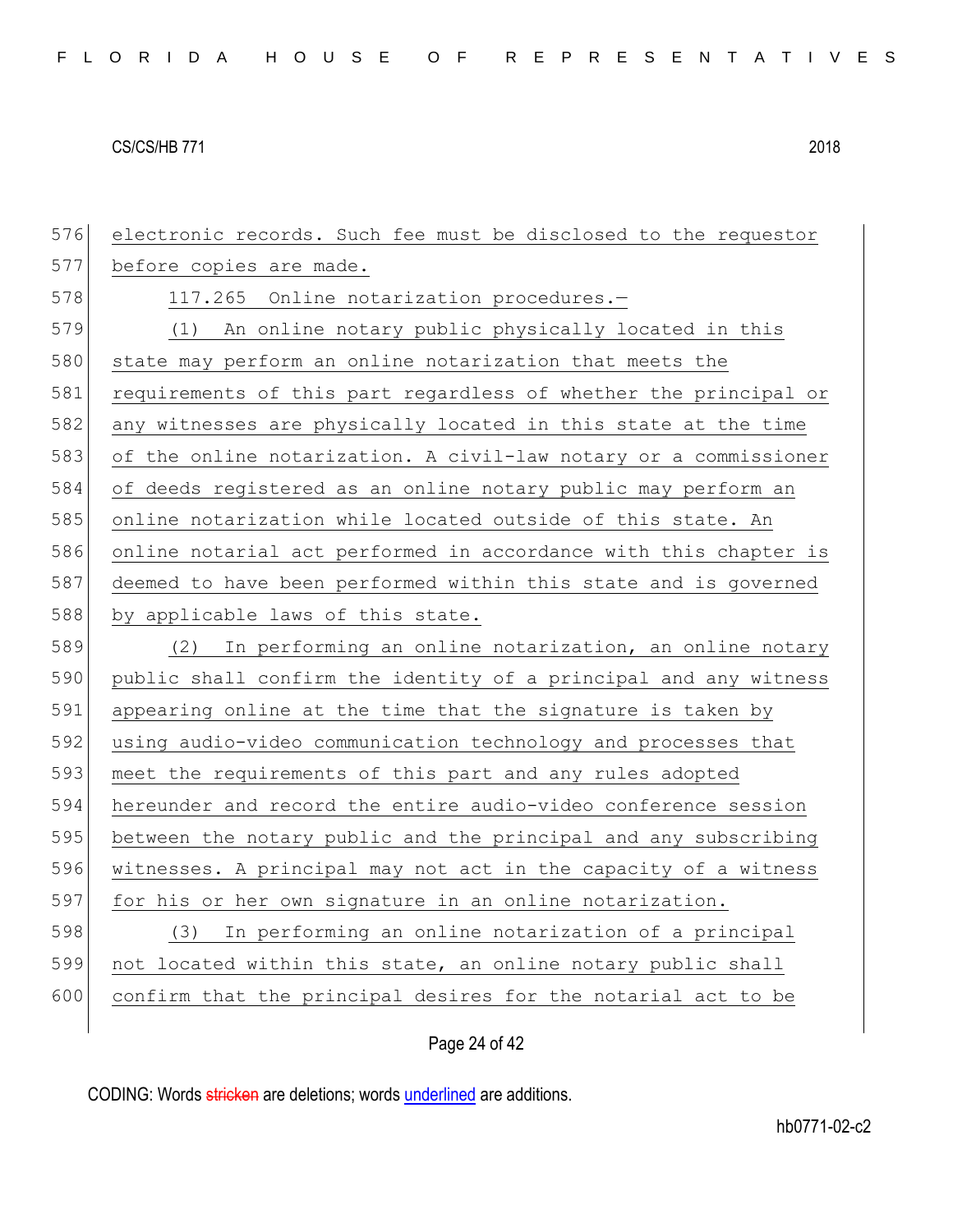performed by a Florida online notary public and under the 602 general law of this state. (4) An online notary public shall confirm the identity of the principal or any witness by: (a) Personal knowledge of each such individual; or (b) All of the following, as the same may be refined or 607 supplemented in rules adopted pursuant to s. 117.295: 608 1. Remote presentation of a government-issued identification credential by each individual. 2. Credential analysis of each government-issued identification credential. 3. Identity proofing of each individual in the form of 613 knowledge-based authentication or another method of identity proofing that conforms to standards of this chapter. 615 If the online notary public does not satisfy subparagraphs 617 (b)1.-3., or if the databases consulted for identity proofing do 618 not contain sufficient information to permit authentication, the online notary public may not perform the online notarization. (5) An online notary public shall take reasonable steps to ensure that the audio-video communication technology used in an online notarization is secure from unauthorized interception. (6) An electronic notarial certificate for an online notarization shall include a notation that the notarization is 625 an online notarization.

# Page 25 of 42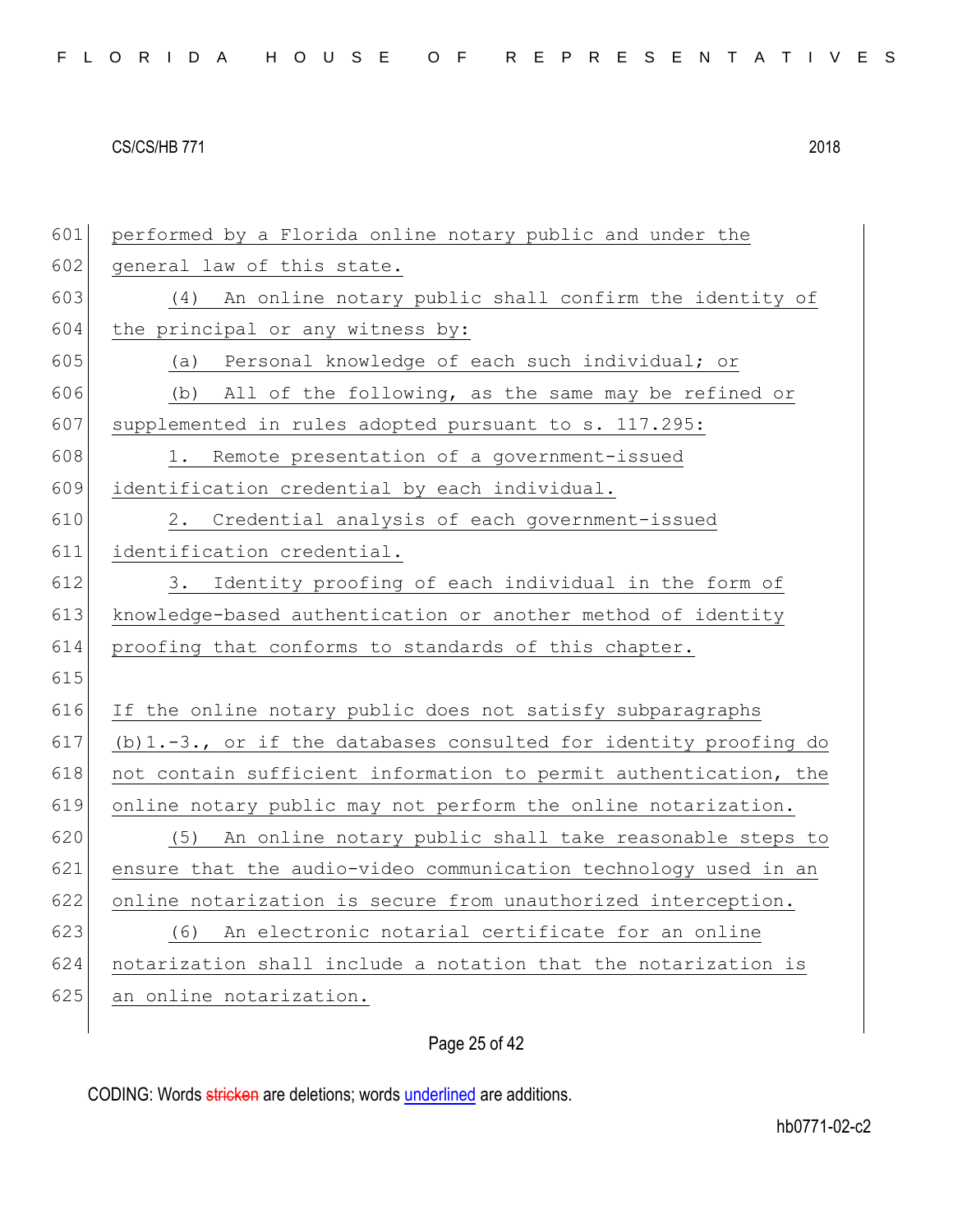| 626 | Except where otherwise expressly provided in this<br>(7)          |
|-----|-------------------------------------------------------------------|
| 627 | part, the provisions of part I of this chapter apply to an        |
| 628 | online notarization and an online notary public.                  |
| 629 | (8) Any failure to comply with the online notarization            |
| 630 | procedures of this section does not impair the validity of the    |
| 631 | notarial act or the electronic record which was notarized, but    |
| 632 | may be introduced as evidence to establish violations of this     |
| 633 | chapter or as an indication of possible fraud, forgery, or        |
| 634 | impersonation or for other evidentiary purposes. This subsection  |
| 635 | in no way alters the duty of the online notary public to comply   |
| 636 | with this chapter and any rules adopted hereunder.                |
| 637 | 117.275 Fees for online notarization. An online notary            |
| 638 | public or employer of such online notary public may charge a      |
| 639 | fee, not to exceed \$25, for performing an online notarization in |
| 640 | addition to any other fees authorized under part I of this        |
| 641 | chapter. Fees for services other than notarial acts are not       |
| 642 | governed by this section.                                         |
| 643 | 117.285 Supervising the witnessing of electronic records.-        |
| 644 | An online notary public may supervise the witnessing of           |
| 645 | electronic records by the same audio-video communication          |
| 646 | technology used for online notarization, as follows:              |
| 647 | The identity of the witness must be verified in the<br>(1)        |
| 648 | same manner as the identity of the principal.                     |
| 649 | The witness may be physically present with the<br>(2)             |
| 650 | principal or remote from the principal provided the witness and   |
|     |                                                                   |

# Page 26 of 42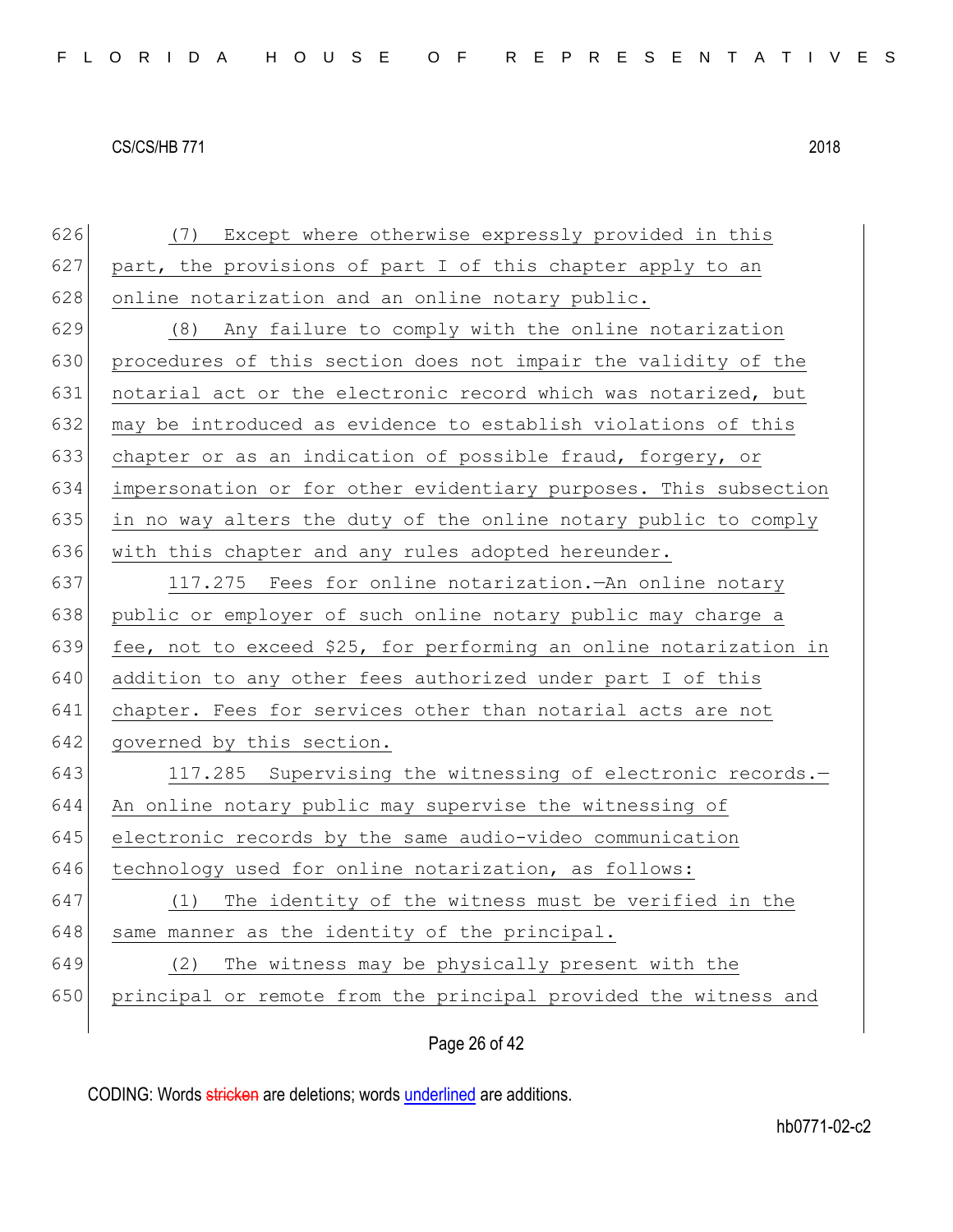651 principal are using audio-video communication technology. 652 (3) The witness is present in either physical proximity to 653 the principal or through audio-video communication technology at 654 the time the principal affixes the electronic signature and 655 hears the principal make a statement to the effect that the 656 principal has signed the electronic record. 657 117.295 Standards for electronic and online notarization; 658 rulemaking authority. $-$ 659 (1) The Legislature intends for the standards applicable 660 to electronic notarization under s. 117.021 and for online 661 notarization under this part to reflect future improvements in 662 technology and methods of assuring the identity of principals 663 and the security of an electronic record. The Department of 664 State, in collaboration with the Agency for State Technology, 665 may adopt rules and standards necessary to implement the 666 requirements of this chapter and such other rules and standards 667 as may be required to facilitate the integrity, security, and 668 reliability of online notarization, including education 669 requirements for online notaries public, the required terms but 670 not the amount of online notary public bonds and errors and 671 omissions insurance, standards regarding identity proofing, 672 credential analysis, unauthorized interception, remote 673 presentation, tamper-evident technology, audio-video 674 communication technology, and retention of the electronic 675 journal and copies of recordings of audio-video communications

# Page 27 of 42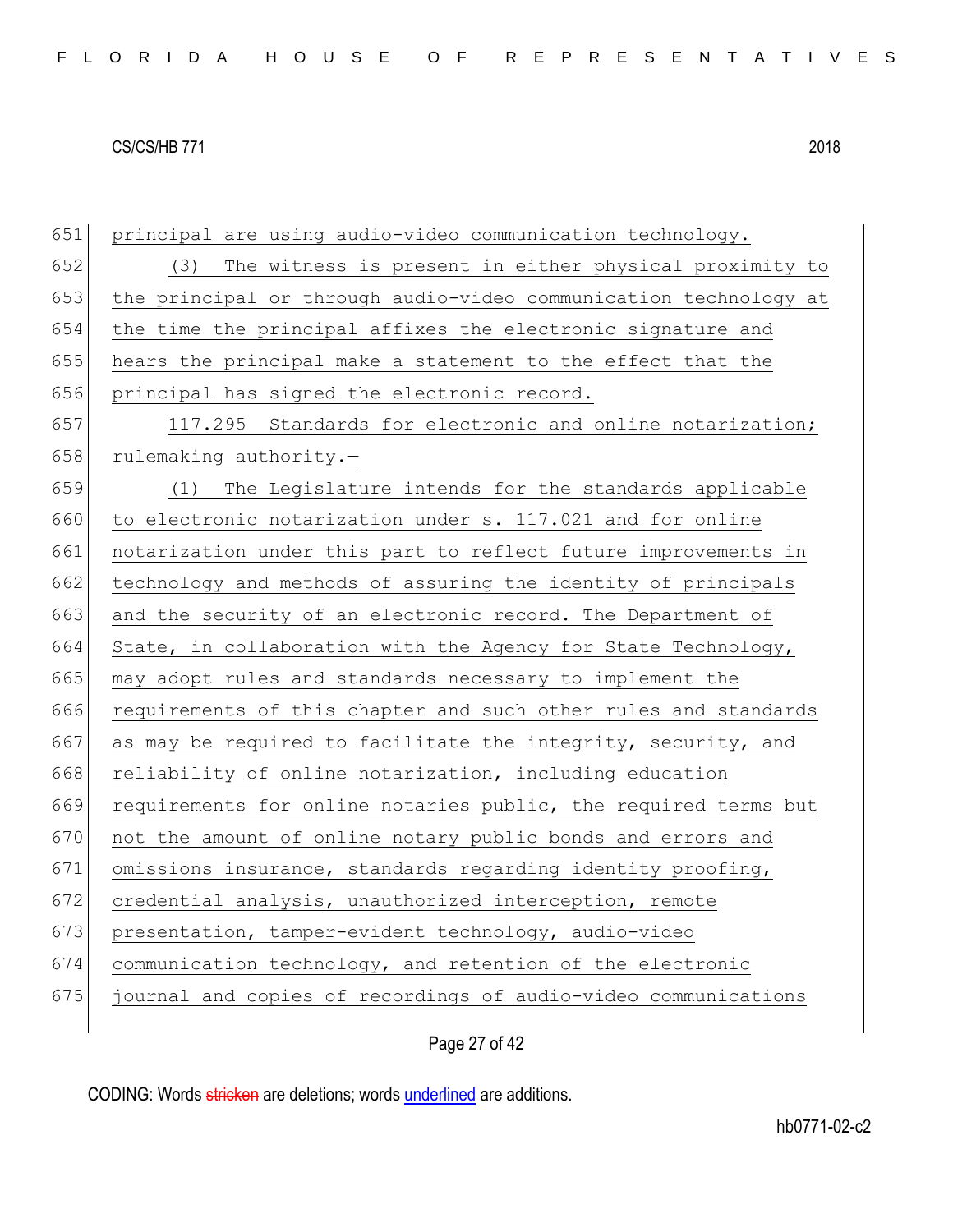676 in a secure repository, and may publish lists of technologies 677 that satisfy the standards and are approved for use in online 678 notarizations. 679 (2) Until such time as the Department of State adopts 680 applicable rules, identity proofing, credential analysis, 681 unauthorized interception, remote presentation, tamper-evident 682 technology, and audio-video communication technology shall be 683 governed by the following minimum standards: 684 (a) Identity proofing by means of knowledge-based 685 authentication shall have these or greater security 686 characteristics: 687 1. The principal must be presented with five or more 688 questions with a minimum of five possible answer choices per 689 question. 690 2. Each question must be drawn from a third-party provider 691 of public and proprietary data sources and be identifiable to 692 the principal's social security number or other identification 693 information, or the principal's identity and historical events 694 records. 695 3. Responses to all questions must be made within a  $2-$ 696 minute time constraint. 697 4. The principal must answer a minimum of 80 percent of 698 the questions correctly. 699 5. The principal may be offered one additional attempt in 700 the event of a failed attempt.

Page 28 of 42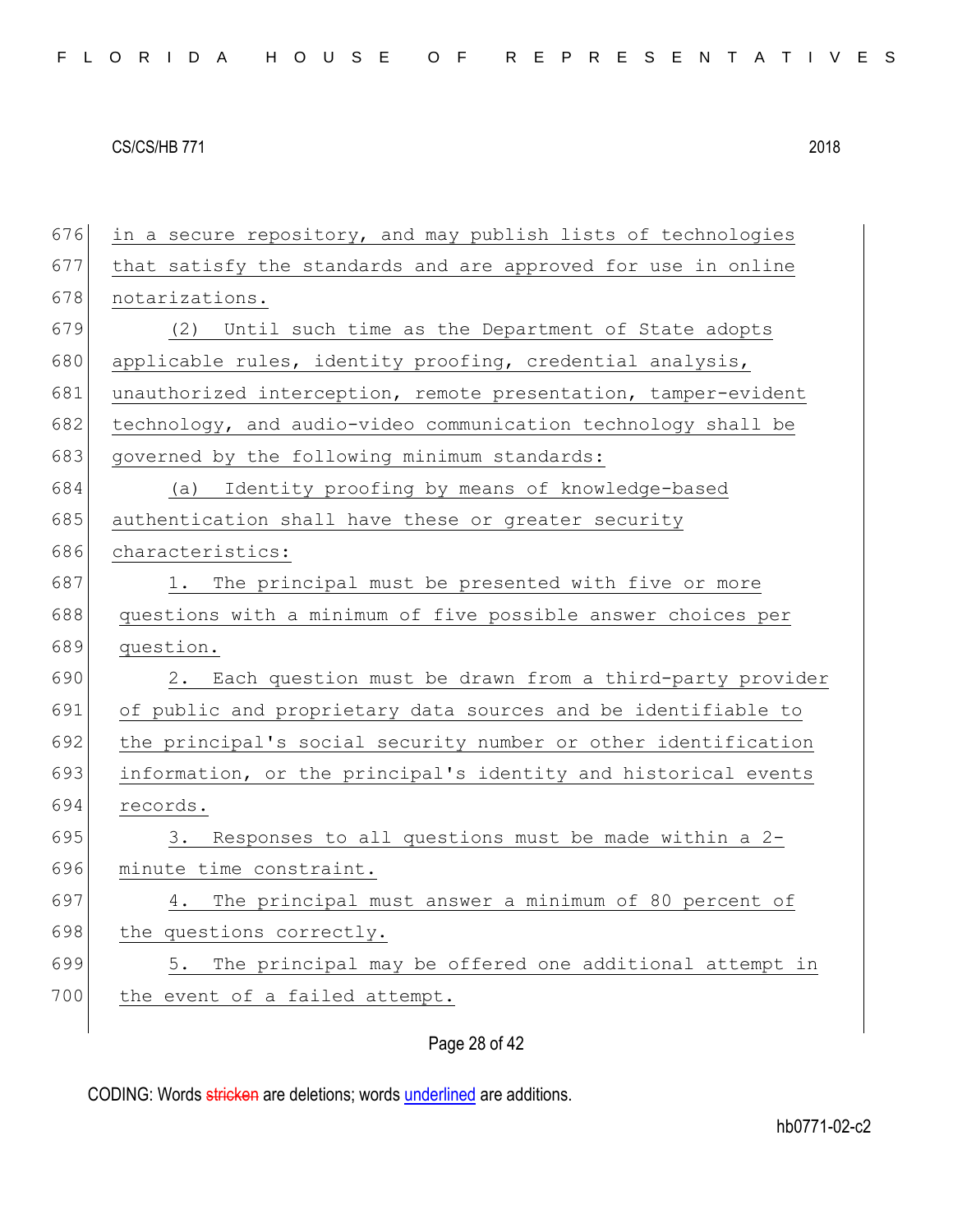| 701 | During the second attempt, the principal may not be<br>6.        |
|-----|------------------------------------------------------------------|
| 702 | presented with more than three questions from the prior attempt. |
| 703 | (b) Credential analysis must confirm that the credential         |
| 704 | is valid and matches the signer's claimed identity using one or  |
| 705 | more automated software or hardware processes which scan the     |
| 706 | credential, including its format features, data, barcodes, or    |
| 707 | other security elements.                                         |
| 708 | Tamper-evident technology requirements are deemed<br>(C)         |
| 709 | satisfied by use of technology that renders any subsequent       |
| 710 | change or modification to the electronic record evident.         |
| 711 | Audio-video communication technology used in<br>(d)              |
| 712 | completing online notarizations must meet the following          |
| 713 | requirements:                                                    |
| 714 | The signal transmission must be reasonably secure from<br>1.     |
| 715 | interception, access, or viewing by anyone other than the        |
| 716 | participants communicating.                                      |
| 717 | The technology must provide sufficient audio clarity<br>2.       |
| 718 | and video resolution to enable the notary public to communicate  |
| 719 | with the principal and to confirm the identity of the principal  |
| 720 | using identification methods described in s. 117.265.            |
| 721 | (e) An online notary public is not responsible for the           |
| 722 | security of the systems used by the principal or others to       |
| 723 | access the online notarization session.                          |
| 724 | 117.305 Relation to Electronic Signatures in Global and          |
| 725 | National Commerce Act.-This part modifies, limits, and           |
|     |                                                                  |

# Page 29 of 42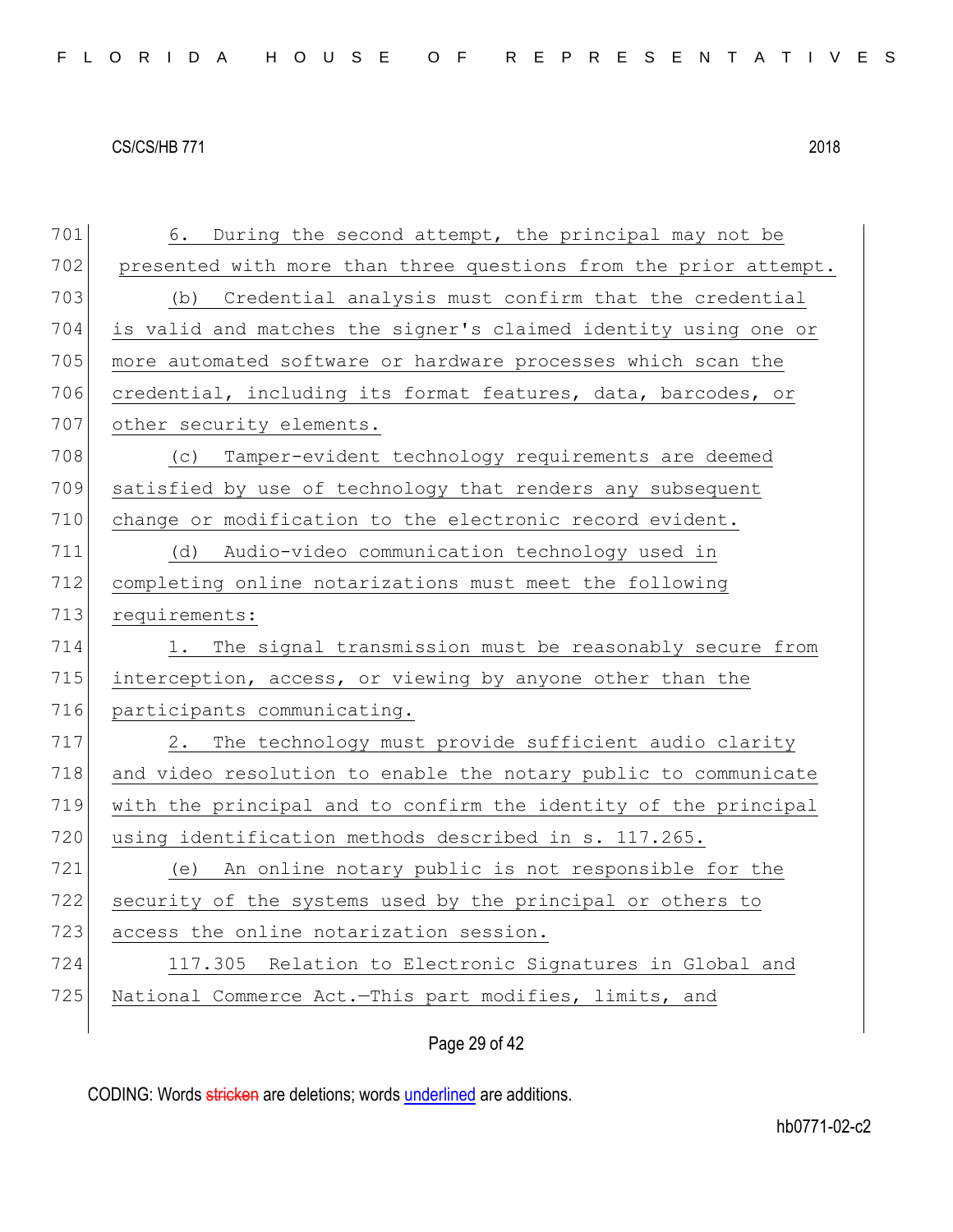| 726 | supersedes the Electronic Signatures in Global and National        |
|-----|--------------------------------------------------------------------|
| 727 | Commerce Act, 15 U.S.C. ss. 7001 et seq., but does not modify,     |
| 728 | limit, or supersede s. $101(c)$ of that act, 15 U.S.C. s. 7001(c), |
| 729 | or authorize electronic delivery of any of the notices described   |
| 730 | in s. 103(b) of that act, 15 U.S.C. s. 7003(b).                    |
| 731 | Section 7. Paragraph (h) of subsection (3) of section              |
| 732 | 28.222, Florida Statutes, is redesignated as paragraph (i), and    |
| 733 | a new paragraph (h) is added to that subsection to read:           |
| 734 | 28.222 Clerk to be county recorder.-                               |
| 735 | The clerk of the circuit court shall record the<br>(3)             |
| 736 | following kinds of instruments presented to him or her for         |
| 737 | recording, upon payment of the service charges prescribed by       |
| 738 | law:                                                               |
| 739 | (h) Copies of any instruments originally created and               |
| 740 | executed using an electronic signature, as defined in s. 695.27,   |
| 741 | and certified to be a true and correct paper printout by a         |
| 742 | notary public in accordance with chapter 117, if the county        |
| 743 | recorder is not prepared to accept electronic documents for        |
| 744 | recording electronically.                                          |
| 745 | Section 8. Subsection (4) is added to section $92.50$ ,            |
| 746 | Florida Statutes, to read:                                         |
| 747 | 92.50 Oaths, affidavits, and acknowledgments; who may take         |
| 748 | or administer; requirements.-                                      |
| 749 | DEFINITION.-As used in this section, the term "before"<br>(4)      |
| 750 | has the same meaning as provided in s. 117.201(1).                 |
|     |                                                                    |

Page 30 of 42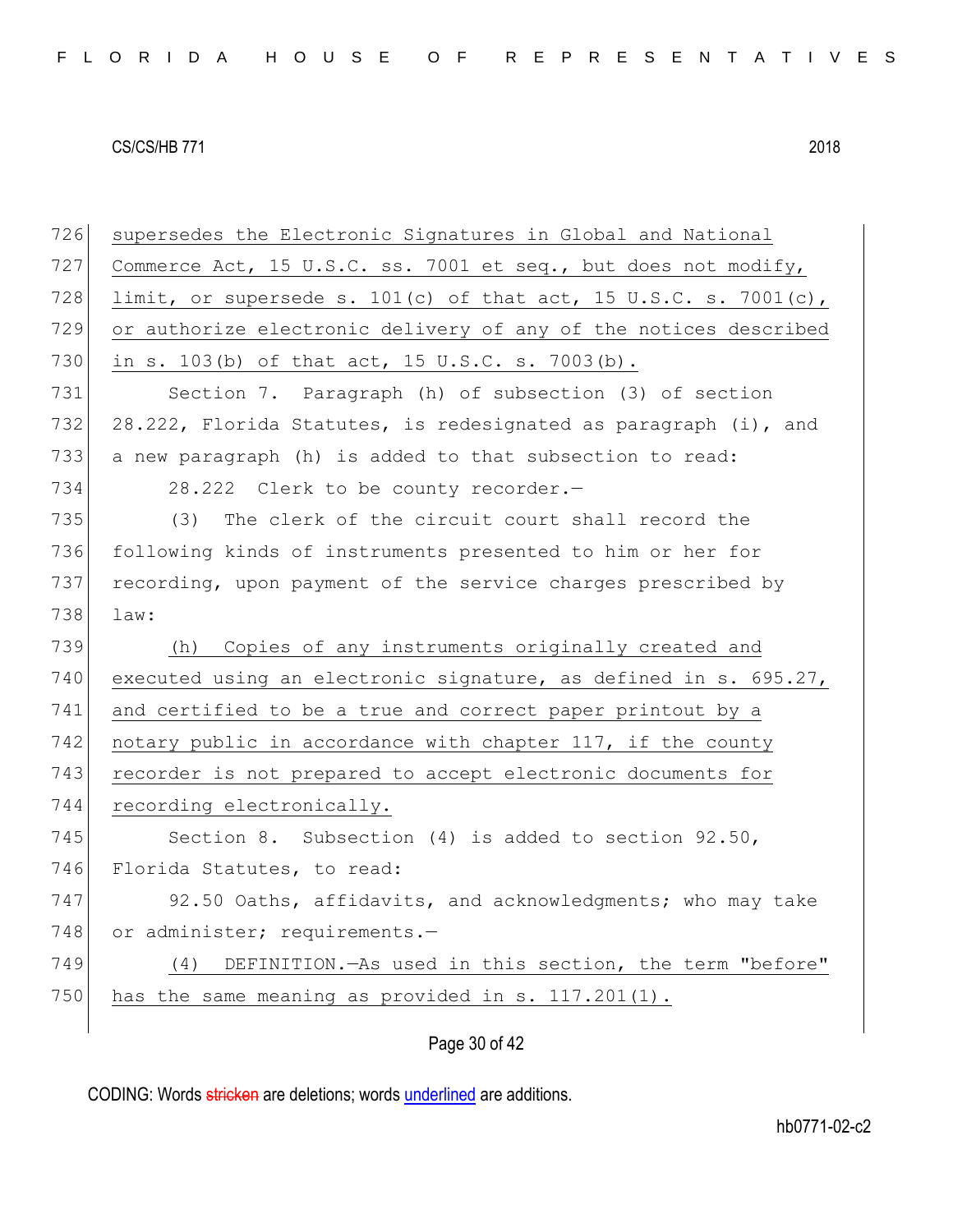751 Section 9. Subsection (1) of section 95.231, Florida 752 Statutes, is amended to read:

753 95.231 Limitations where deed or will on record.

754 (1) Five years after the recording of an instrument 755 required to be executed in accordance with  $s. 689.01$ ; 5 years 756 after the recording of a power of attorney accompanying and used 757 for an instrument required to be executed in accordance with s. 758 689.01; or 5 years after the probate of a will purporting to 759 convey real property, from which it appears that the person 760 owning the property attempted to convey, affect, or devise it, 761 the instrument, power of attorney, or will shall be held to have 762 its purported effect to convey, affect, or devise, the title to 763 the real property of the person signing the instrument, as if 764 there had been no lack of seal or seals, witness or witnesses, 765 defect in, failure of, or absence of acknowledgment or 766 relinquishment of dower, in the absence of fraud, adverse 767 possession, or pending litigation. The instrument is admissible 768 in evidence. A power of attorney validated under this subsection 769 shall be valid only for the purpose of effectuating the 770 instrument with which it was recorded.

771 Section 10. Section 689.01, Florida Statutes, is amended 772 to read:

773 689.01 How real estate conveyed.-

774  $(1)$  No estate or interest of freehold, or for a term of 775 more than 1 year, or any uncertain interest of, in or out of any

## Page 31 of 42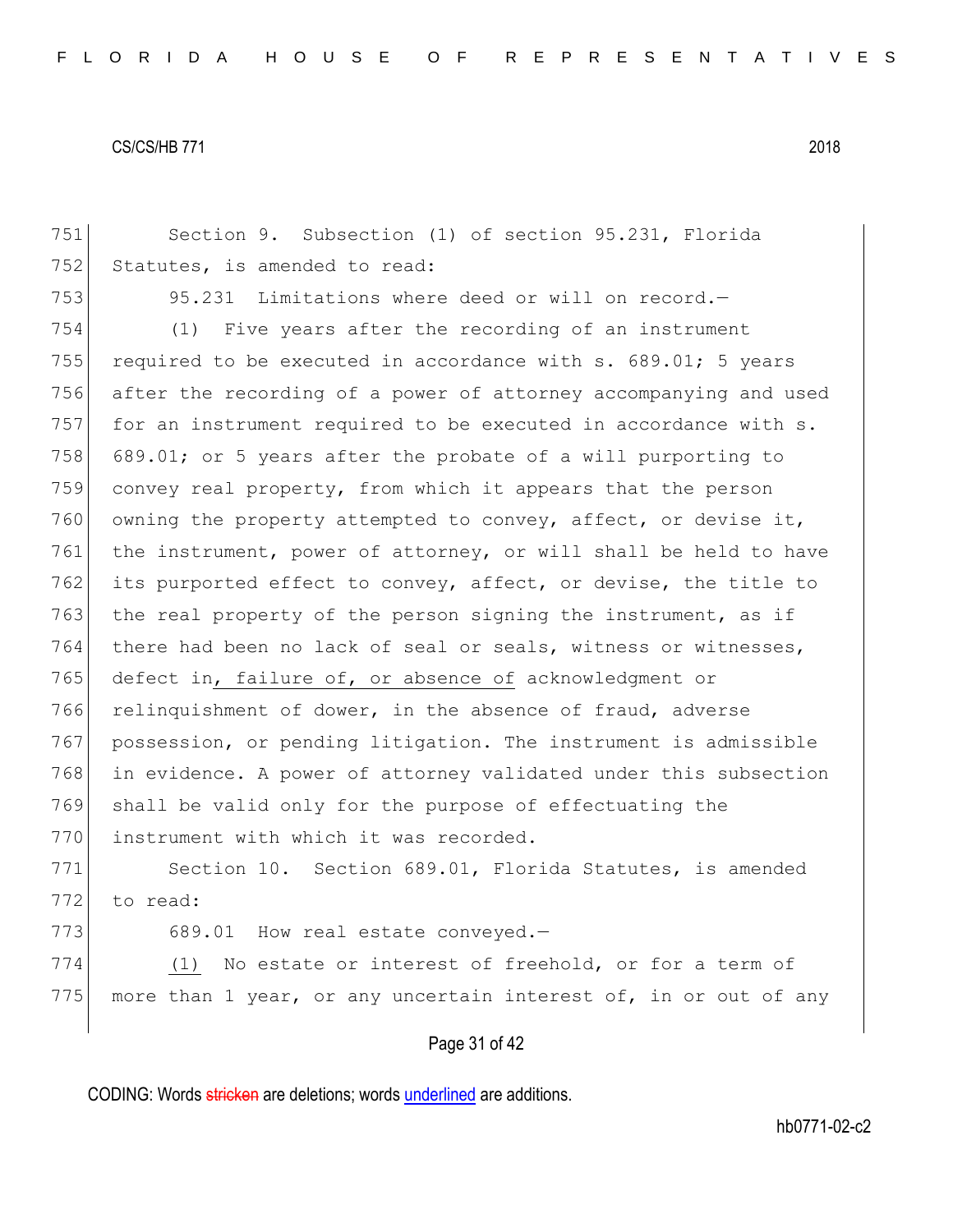776 messuages, lands, tenements or hereditaments shall be created, 777 made, granted, transferred or released in any other manner than 778 by instrument in writing, signed in the presence of two 779 subscribing witnesses by the party creating, making, granting, 780 conveying, transferring or releasing such estate, interest, or

781 term of more than 1 year, or by the party's lawfully authorized 782 agent, unless by will and testament, or other testamentary 783 appointment, duly made according to law; and no estate or 784 interest, either of freehold, or of term of more than 1 year, or 785 any uncertain interest of, in, to, or out of any messuages, 786 lands, tenements or hereditaments, shall be assigned or 787 surrendered unless it be by instrument signed in the presence of 788 two subscribing witnesses by the party so assigning or 789 surrendering, or by the party's lawfully authorized agent, or by 790 the act and operation of law. No seal shall be necessary to give 791 validity to any instrument executed in conformity with this 792 section. Corporations may execute any and all conveyances in 793 accordance with the provisions of this section or ss. 692.01 and 794 692.02.

795 (2) For purposes of this chapter:

796 (a) Any requirement that an instrument be signed in the 797 presence of two subscribing witnesses may be satisfied by 798 witnesses being present and electronically signing by means of 799 audio-video communication technology that meets the requirements 800 of part II of chapter 117 and any rules adopted thereunder.

# Page 32 of 42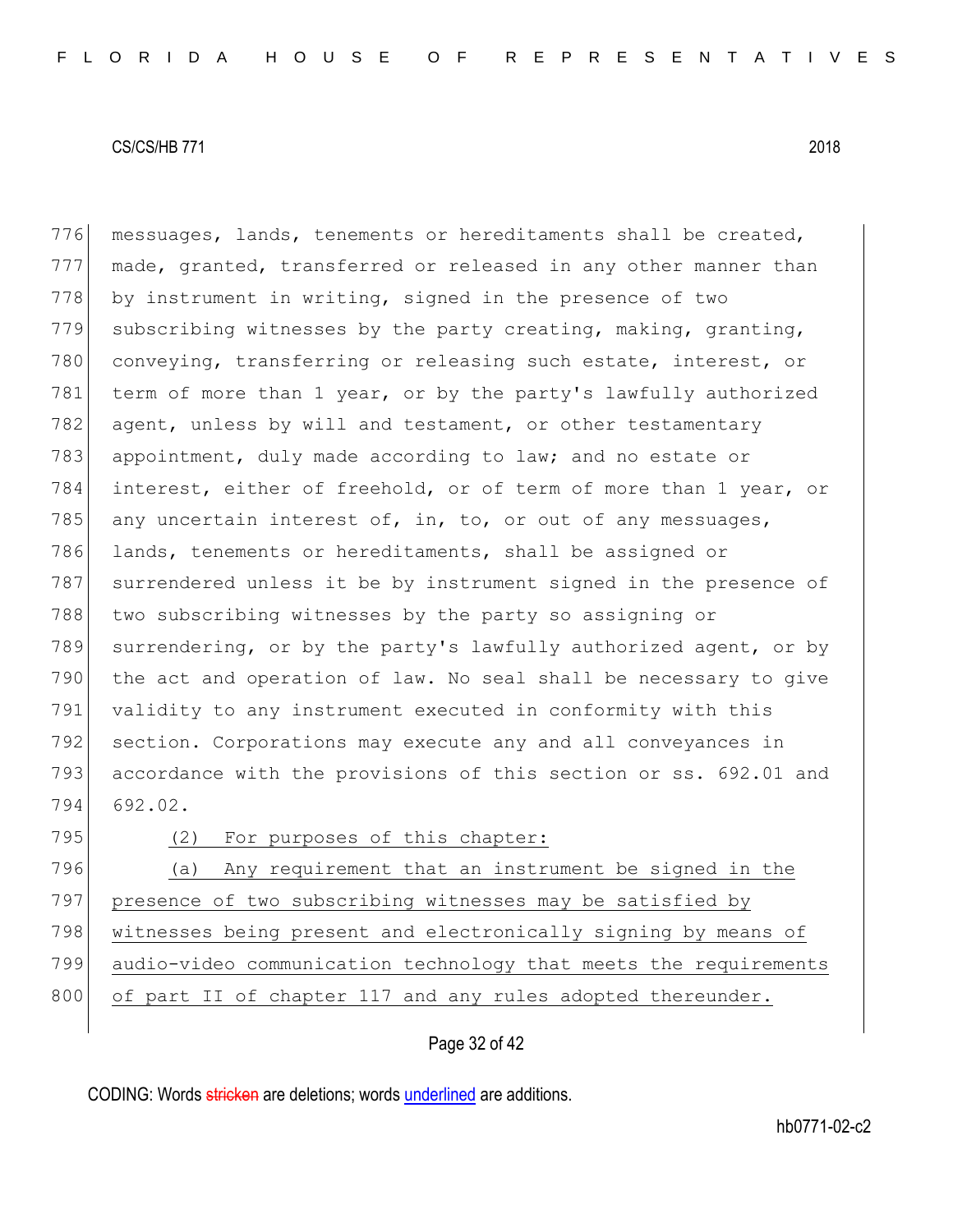801 (b) The act of witnessing an electronic signature is 802 satisfied if a witness is present either in physical proximity 803 to the principal or by audio-video communication technology at 804 the time the principal affixes the electronic signature and 805 hears the principal make a statement acknowledging that the 806 principal has signed the electronic record. 807 (3) All acts of witnessing heretofore made or taken 808 pursuant to subsection (2) are hereby validated and, upon 809 recording, may not be denied to have provided constructive 810 notice based on any alleged failure to have strictly complied 811 with this section, as currently or previously in effect, or the 812 laws governing notarization of instruments, including online 813 notarization in this state. 814 Section 11. Subsection (1) of section 694.08, Florida 815 Statutes, is amended to read: 816 694.08 Certain instruments validated, notwithstanding lack 817 of seals or witnesses, or defect in acknowledgment, etc.-818 (1) Whenever any power of attorney has been executed and 819 delivered, or any conveyance has been executed and delivered to 820 any grantee by the person owning the land therein described, or 821 conveying the same in an official or representative capacity, 822 and has, for a period of 7 years or more been spread upon the 823 records of the county wherein the land therein described has 824 been or was at the time situated, and one or more subsequent 825 conveyances of said land or parts thereof have been made,

## Page 33 of 42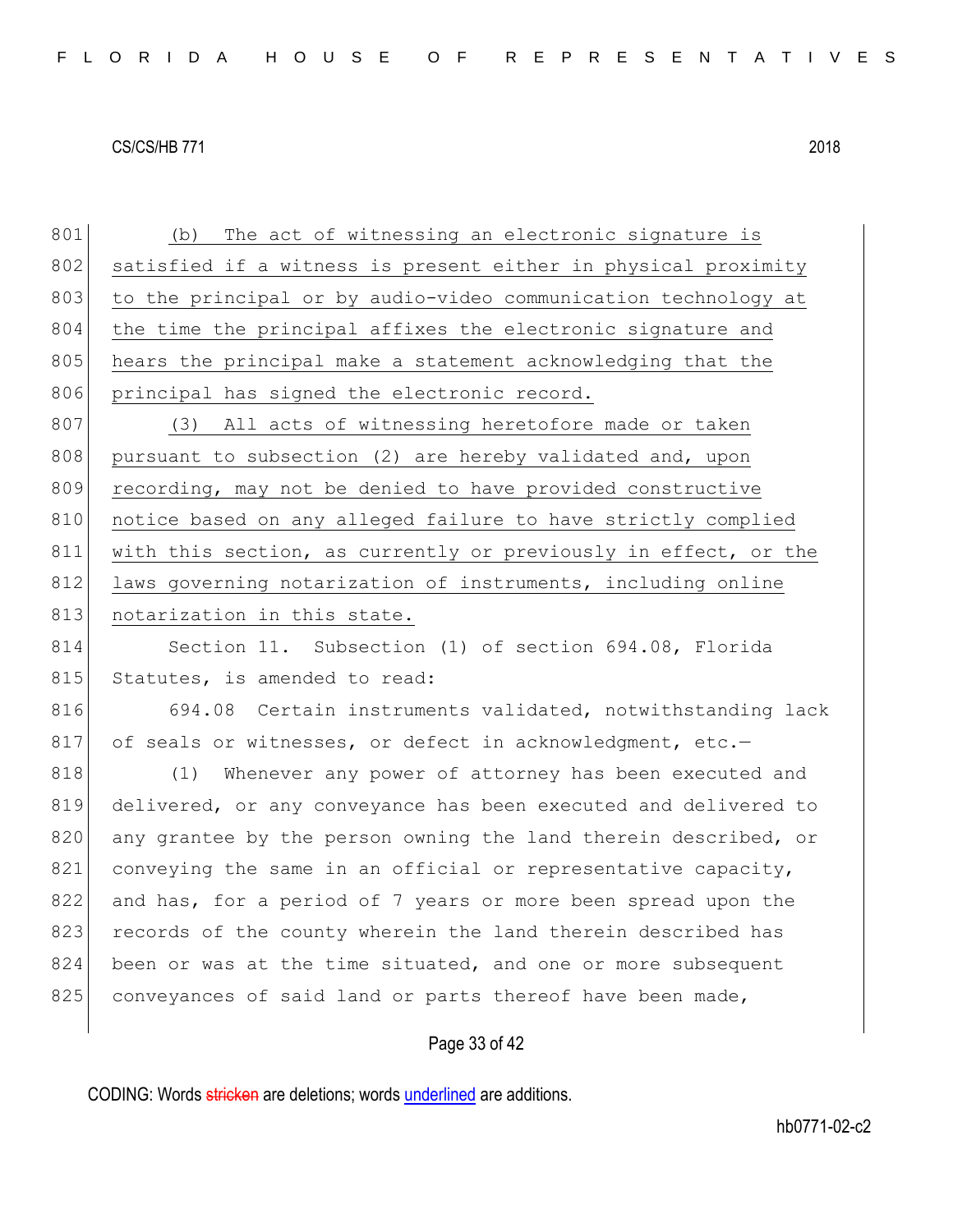826 executed, delivered and recorded by parties claiming under such 827 instrument or instruments, and such power of attorney or 828 conveyance, or the public record thereof, shows upon its face a 829 clear purpose and intent of the person executing the same to 830 authorize the conveyance of said land or to convey the said 831 land, the same shall be taken and held by all the courts of this 832 state, in the absence of any showing of fraud, adverse 833 possession, or pending litigation, to have authorized the 834 conveyance of, or to have conveyed, the fee simple title, or any 835 interest therein, of the person signing such instruments, or the 836 person in behalf of whom the same was conveyed by a person in an 837 official or representative capacity, to the land therein 838 described as effectively as if there had been no defect in, 839 failure of, or absence of the acknowledgment or the certificate 840 of acknowledgment, if acknowledged, or the relinguishment of 841 dower, and as if there had been no lack of the word "as" 842 preceding the title of the person conveying in an official or 843 representative capacity, of any seal or seals, or of any witness 844 or witnesses, and shall likewise be taken and held by all the 845 courts of this state to have been duly recorded so as to be 846 admissible in evidence; 847 Section 12. Section 695.03, Florida Statutes, is amended

848 to read:

849 695.03 Acknowledgment and proof; validation of certain 850 acknowledgments; legalization or authentication before foreign

## Page 34 of 42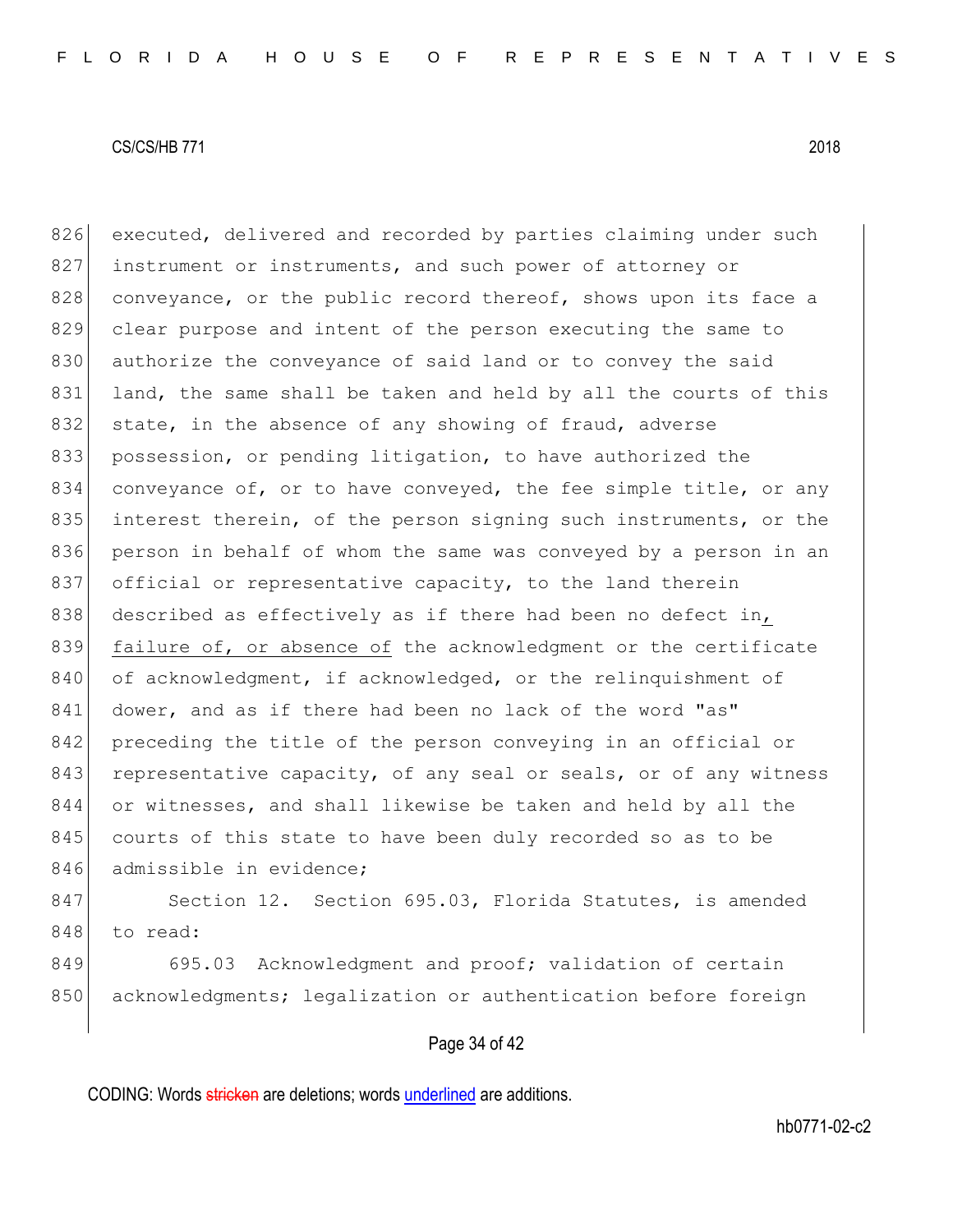851 officials.—To entitle any instrument concerning real property to 852 be recorded, the execution must be acknowledged by the party 853 executing it, proved by a subscribing witness to it, or 854 legalized or authenticated by a civil-law notary or notary 855 | public who affixes her or his official seal, before the officers 856 and in the form and manner following:

857 (1) WITHIN THIS STATE.—An acknowledgment or proof made by 858 a person located within this state may be made before a judge, 859 clerk, or deputy clerk of any court; a United States 860 commissioner or magistrate; any or a notary public or civil-law 861 notary of this state; or any notary public of another state 862 located in such other state and authorized to perform remote 863 notarial acts by audio-video communication under the laws of 864 that state; and the certificate of acknowledgment or proof must 865 be under the seal of the court or officer, as the case may be. 866 If the acknowledgment or proof is made before a notary public 867 who does not affix a seal, the notary public may type, print, or 868 write by hand on the instrument, "I am a Notary Public of the 869 State of  $\ldots$  (state)..., and my commission expires on 870 ...(date)...." All affidavits and acknowledgments heretofore 871 made or taken in this manner are hereby validated. 872 (2) OUTSIDE WITHOUT THIS STATE BUT WITHIN THE UNITED 873 STATES.—An acknowledgment or proof made by a person located 874 outside out of this state but within the United States may be 875 made before an online notary public of this state who is located

Page 35 of 42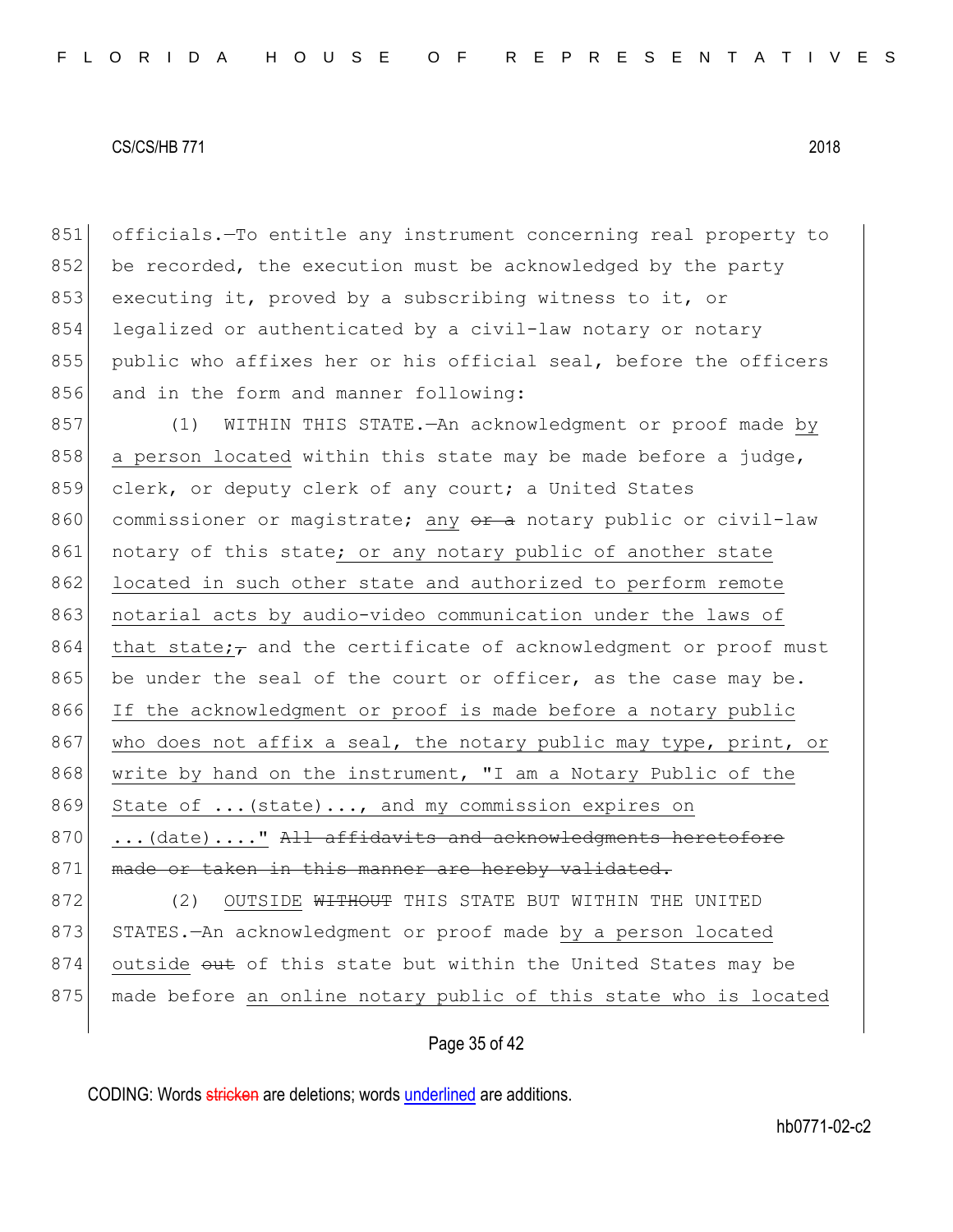876 within this state, in compliance with part II of chapter 117; a 877 civil-law notary of this state or a commissioner of deeds 878 appointed by the Governor of this state; a judge or clerk of any 879 court of the United States or of any state, territory, or 880 district; a United States commissioner or magistrate; or any a 881 notary public, justice of the peace, master in chancery, or 882 registrar or recorder of deeds of any state, territory, or 883 district having a seal, and the certificate of acknowledgment or 884 proof must be under the seal of the court or officer, as the 885 case may be. If the acknowledgment or proof is made before a 886 notary public who does not affix a seal, it is sufficient for 887 the notary public to type, print, or write by hand on the 888 instrument, "I am a Notary Public of the State of ... (state)..., 889 and my commission expires on ... (date)...."

890 (3) OUTSIDE OF THE UNITED STATES OR WITHIN FOREIGN 891 COUNTRIES.—An  $H$  the acknowledgment, affidavit, oath, 892 legalization, authentication, or proof  $\pm$ s made by a person 893 located outside of the United States or in a foreign country,  $\pm$ 894 may be made before an online notary public of this state who is 895 located within this state, in compliance with part II of chapter 896 117, or a commissioner of deeds appointed by the Governor of 897 this state to act in such country; before any notary public of 898 another state located in such other state and authorized to 899 perform remote notarial acts by audio-video communication under 900 the laws of that other state; before any a notary public of such

## Page 36 of 42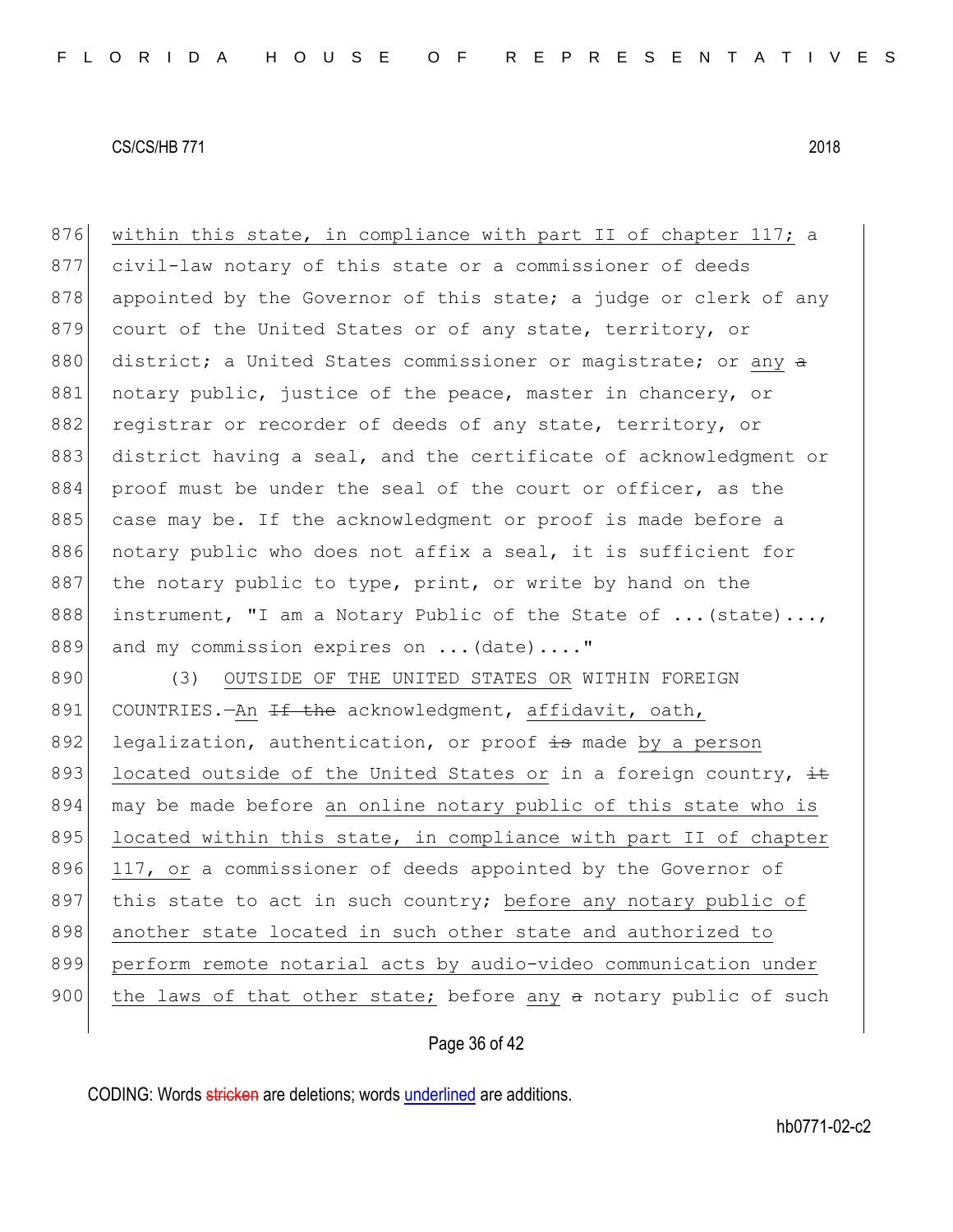901 foreign country or a civil-law notary of this state or of such 902 foreign country who has an official seal; before an ambassador, 903 envoy extraordinary, minister plenipotentiary, minister, 904 commissioner, charge d'affaires, consul general, consul, vice 905 consul, consular agent, or other diplomatic or consular officer 906 of the United States appointed to reside in such country; or 907 before a military or naval officer authorized by 10 U.S.C. s. 908 1044(a) the Laws or Articles of War of the United States to 909 perform the duties of notary public, and the certificate of 910 acknowledgment, legalization, authentication, or proof must be 911 under the seal of the officer. A certificate legalizing or 912 authenticating the signature of a person executing an instrument 913 concerning real property and to which a civil-law notary or 914 notary public of that country has affixed her or his official 915 seal is sufficient as an acknowledgment. For the purposes of 916 this section, the term "civil-law notary" means a civil-law 917 notary as defined in chapter 118 or an official of a foreign 918 country who has an official seal and who is authorized to make 919 legal or lawful the execution of any document in that 920 jurisdiction, in which jurisdiction the affixing of her or his 921 official seal is deemed proof of the execution of the document 922 or deed in full compliance with the laws of that jurisdiction. 923 (4) The affixing of the official seal or the electronic 924 equivalent thereof under s. 117.021 or other applicable law,

## Page 37 of 42

925 including part II of chapter 117, conclusively establishes that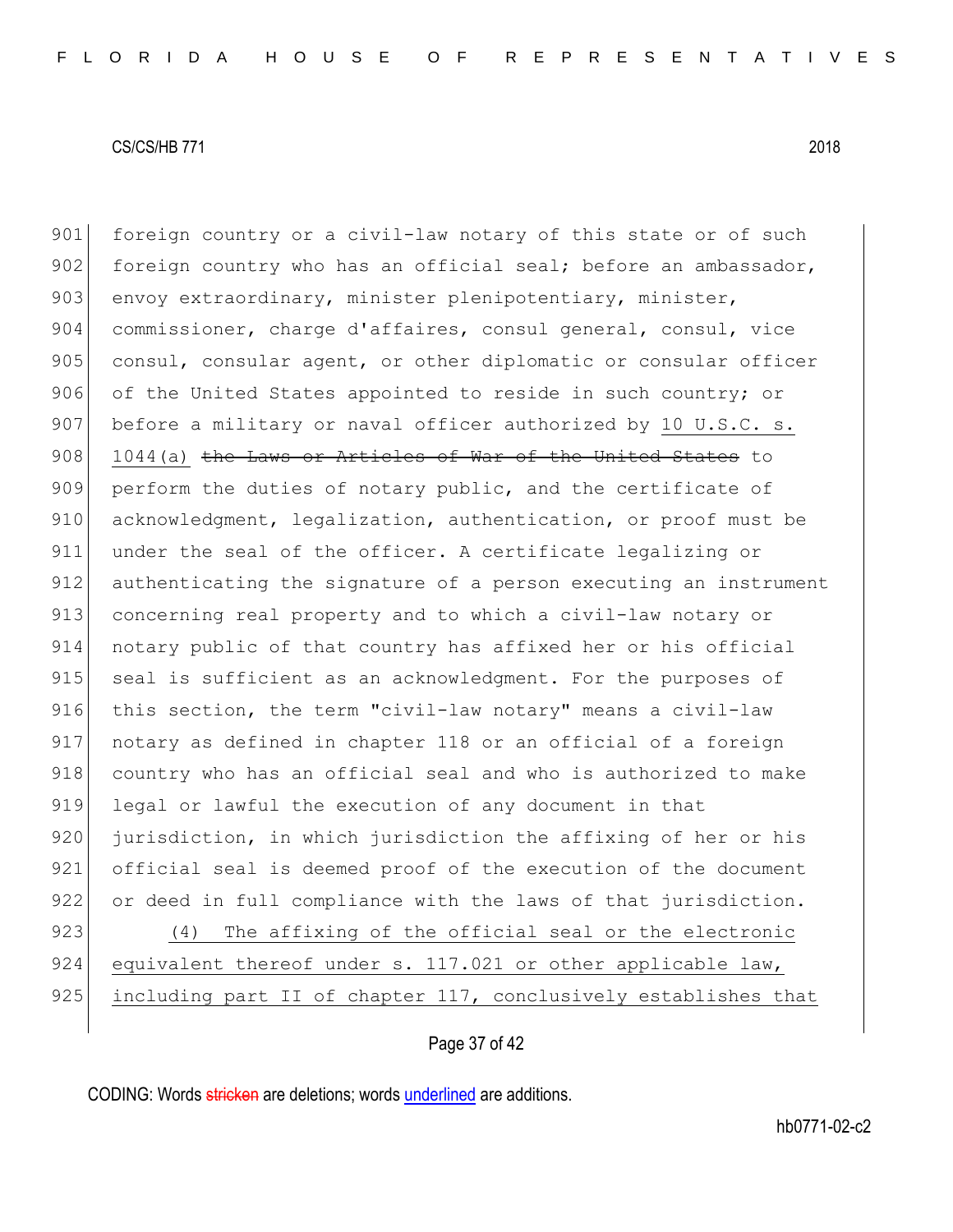938

926 the acknowledgment or proof was made in full compliance with the 927 laws of this state or, as applicable, the laws of the other 928 state, or of the foreign country governing remote notarial acts. 929 All affidavits, oaths, acknowledgments, legalizations, 930 authentications, or proofs made or taken in any of the manners 931 in subsections  $(1)$ ,  $(2)$ , or  $(3)$  are validated and upon recording 932 shall not be denied to have provided constructive notice based 933 on any alleged failure to have strictly complied with this 934 section, as currently or previously in effect, or the laws 935 governing notarization of instruments. 936 (5) For purposes of this section, the term "before" has 937 the meaning as provided in s. 117.201(1). 939 All affidavits, legalizations, authentications, and 940 acknowledgments heretofore made or taken in the manner set 941 above are hereby validated. 942 Section 13. Section 695.04, Florida Statutes, is amended 943 to read: 944 695.04 Requirements of certificate.—The certificate of the 945 officer before whom the acknowledgment or proof is taken, except 946 for a certificate legalizing or authenticating the signature of 947 a person executing an instrument concerning real property 948 pursuant to s.  $695.03(3)$ , shall contain and set forth 949 substantially the matter required to be done or proved to make 950 such acknowledgment or proof effectual as set forth in s.

## Page 38 of 42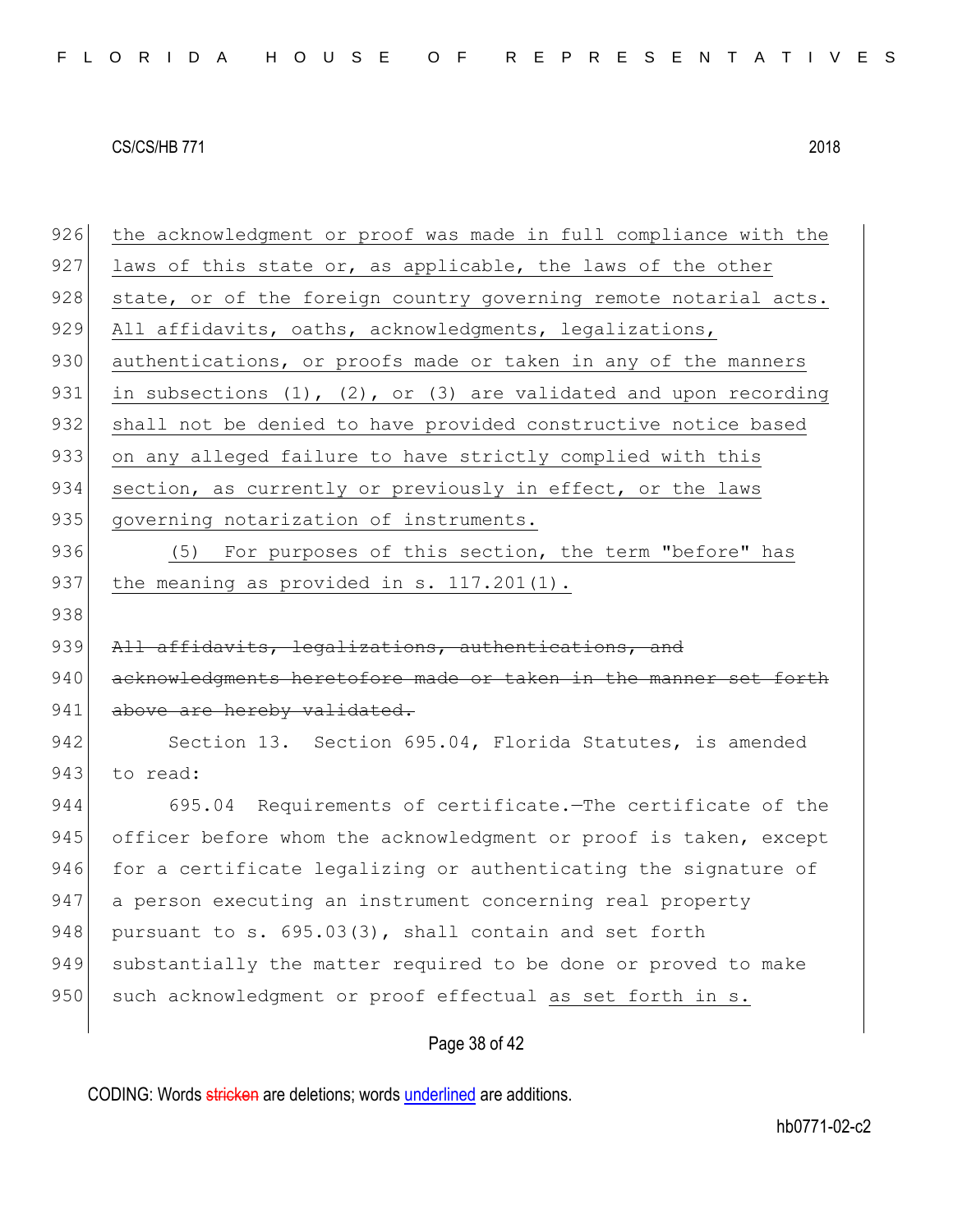951 117.05.

952 Section 14. Section 695.05, Florida Statutes, is amended 953 to read:

954 695.05 Certain defects cured as to acknowledgments and 955 witnesses.—All deeds, conveyances, bills of sale, mortgages or 956 other transfers of real or personal property within the limits 957 of this state, heretofore or hereafter made and received bona 958 fide and upon good consideration by any corporation, and 959 acknowledged for record by before some officer, stockholder or 960 other person interested in the corporation, grantee, or 961 mortgagee as a notary public or other officer authorized to take 962 acknowledgments of instruments for record within this state, 963 shall be held, deemed and taken as valid as if acknowledged by 964 the proper notary public or other officer authorized to take 965 acknowledgments of instruments for record in this state not so 966 interested in said corporation, grantee or mortgagee; and said 967 instrument whenever recorded shall be deemed notice to all 968 persons; provided, however, that this section shall not apply to 969 any instrument heretofore made, the validity of which shall be 970 contested by suit commenced within 1 year of the effective date 971 of this law.

972 Section 15. Section 695.28, Florida Statutes, is amended 973 to read:

- 974 695.28 Validity of recorded electronic documents.
- 975 (1) A document that is otherwise entitled to be recorded

## Page 39 of 42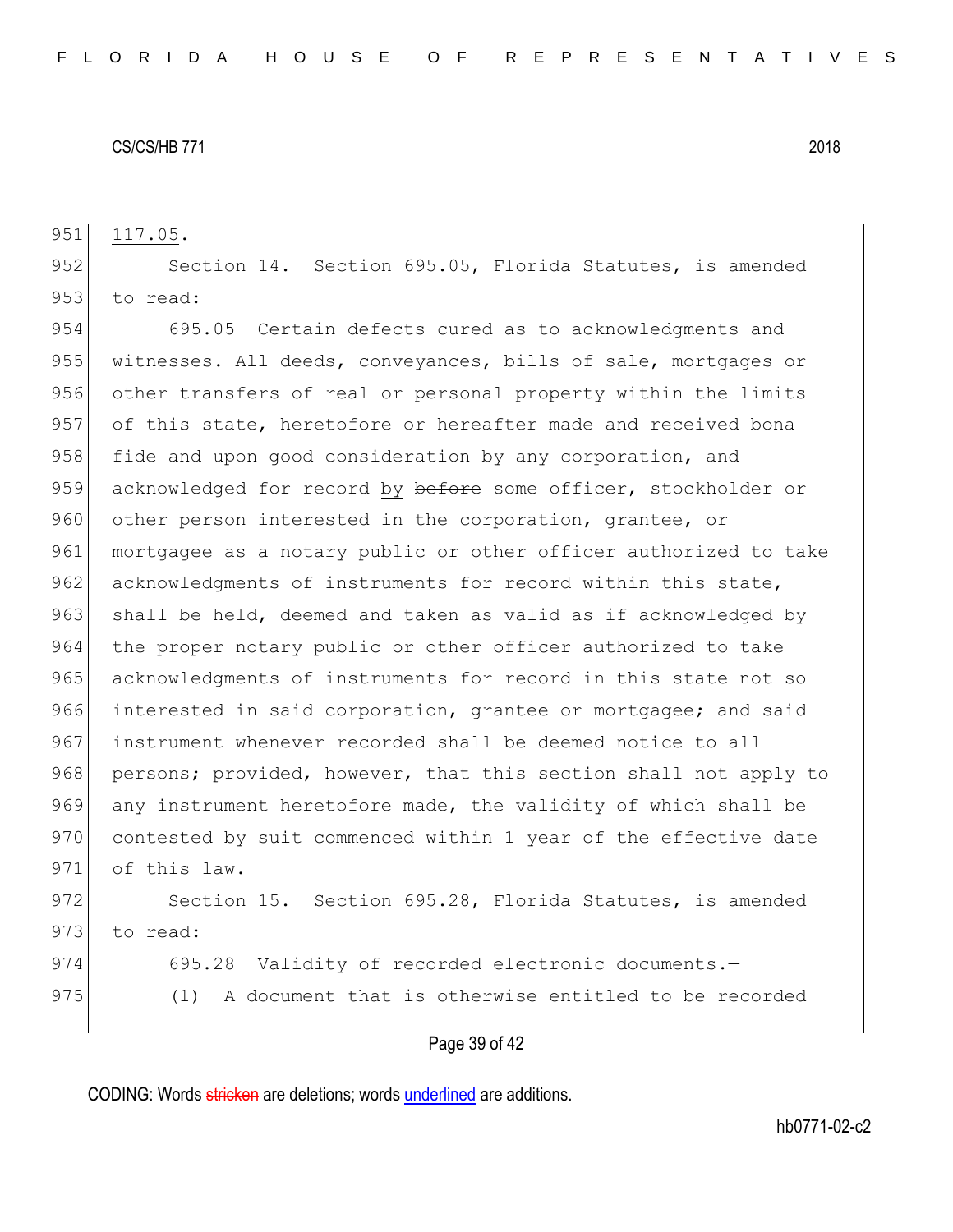976 and that was or is submitted to the clerk of the court or county 977 recorder by electronic or other means and accepted for 978 recordation is deemed validly recorded and provides notice to 979 all persons notwithstanding: 980 (a) That the document was received and accepted for 981 recordation before the Department of State adopted standards 982 implementing s. 695.27;  $\Theta$ r 983 (b) Any defects in, deviations from, or the inability to 984 demonstrate strict compliance with any statute, rule, or 985 procedure relating to electronic signatures, electronic 986 witnesses, electronic notarization, online notarization, or for 987 submitting or recording to submit or record an electronic 988 document in effect at the time the electronic document was 989 executed or was submitted for recording; 990 (c) That the document was signed, witnessed, or notarized 991 electronically or that witnessing or notarization may have been 992 done outside the physical presence of the notary public or 993 principal; or 994 (d) That the document recorded was a certified printout of 995 a document to which one or more electronic signatures have been 996 affixed. 997 (2) This section does not alter the duty of the clerk or 998 recorder to comply with s. 28.222 or s. 695.27 or rules adopted 999 pursuant to those sections that section. 1000 (3) This section does not preclude a challenge to the

# Page 40 of 42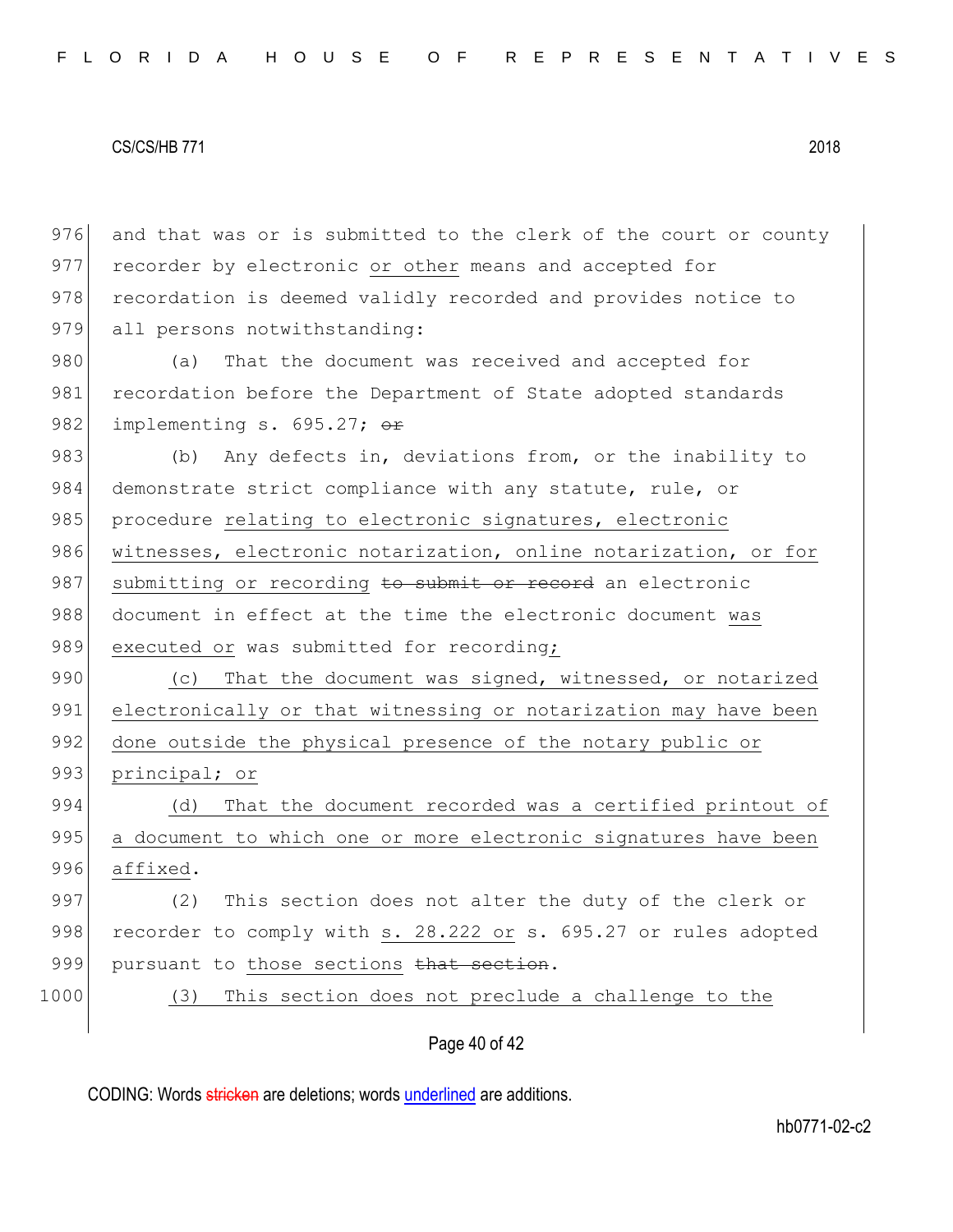1001 validity or enforceability of an instrument or electronic record 1002 based upon fraud, forgery, impersonation, duress, undue 1003 influence, minority, illegality, unconscionability, or any other 1004 basis not in the nature of those matters described in subsection 1005 (1). 1006 Section 16. Subsection (1) of section 709.2202, Florida 1007 Statutes, is amended to read: 1008 709.2202 Authority that requires separate signed 1009 enumeration.-1010 (1) Notwithstanding s. 709.2201, an agent may exercise the 1011 following authority in this subsection only if the principal 1012 signed or initialed next to each specific enumeration of the 1013 authority, the exercise of the authority is consistent with the 1014 agent's duties under s. 709.2114, the power of attorney was 1015 witnessed and notarized in person without the use of online 1016 witnessing of electronic records pursuant to s. 117.285 or 1017 online notarization under part II of chapter 117, and the 1018 exercise is not otherwise prohibited by another agreement or 1019 instrument. A power of attorney or any authority granted therein 1020 to an agent, including where such authority is witnessed and 1021 notarized online through the use of online witnessing of 1022 electronic records pursuant to s. 117.285 or online notarization 1023 under part II of chapter 117, is not affected by this section 1024 except that a power of attorney or other authority notarized and 1025 witnessed is not effective to grant powers pursuant to the

# Page 41 of 42